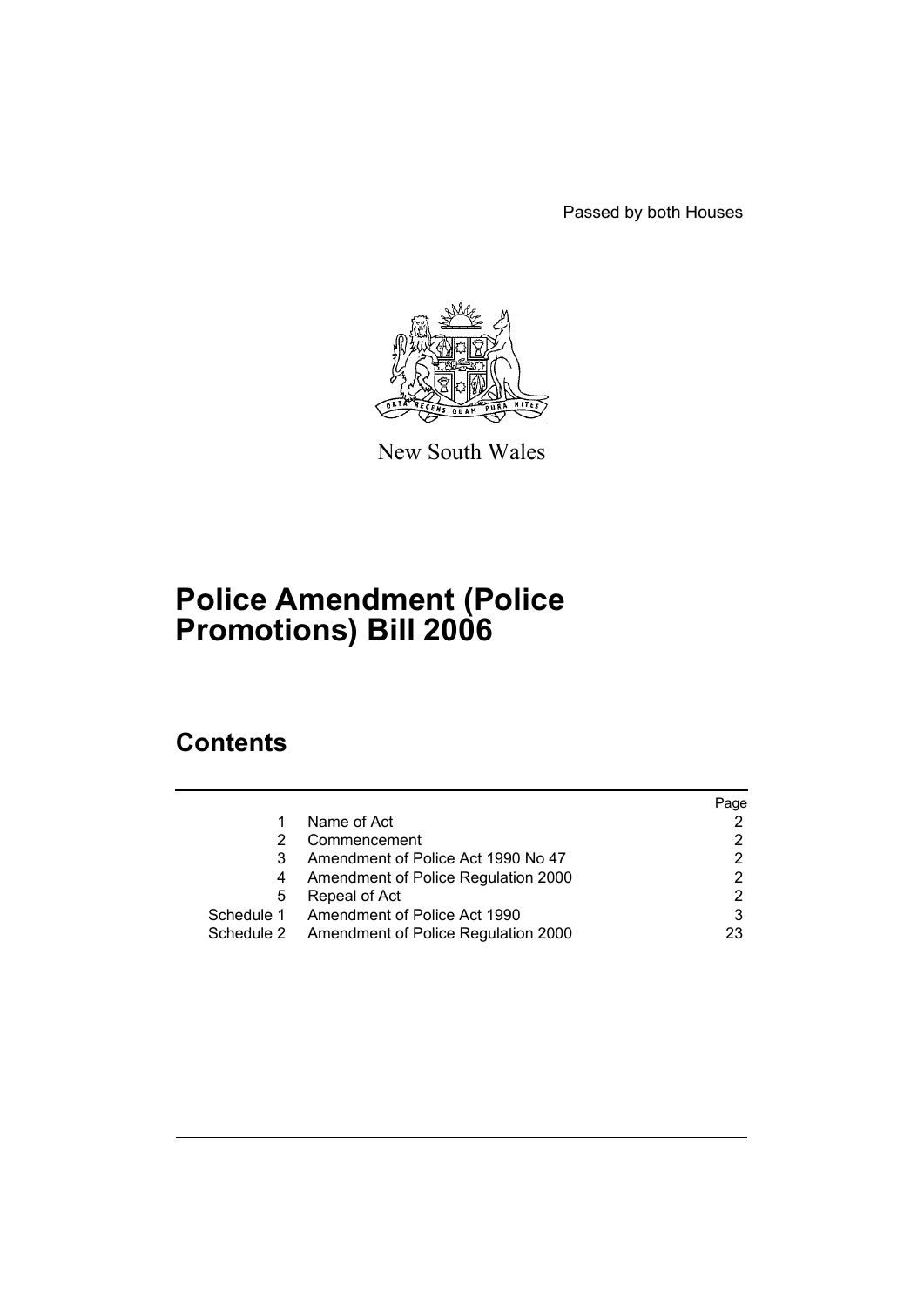*I certify that this PUBLIC BILL, which originated in the LEGISLATIVE ASSEMBLY, has finally passed the LEGISLATIVE COUNCIL and the LEGISLATIVE ASSEMBLY of NEW SOUTH WALES.*

> *Clerk of the Legislative Assembly. Legislative Assembly, Sydney, , 2006*



New South Wales

# **Police Amendment (Police Promotions) Bill 2006**

Act No , 2006

An Act to amend the *Police Act 1990* and the *Police Regulation 2000* with respect to the promotion and appointment system for police officers (other than constables and executive officers); and for other purposes.

*I have examined this Bill, and find it to correspond in all respects with the Bill as finally passed by both Houses.*

*Chairman of Committees of the Legislative Assembly.*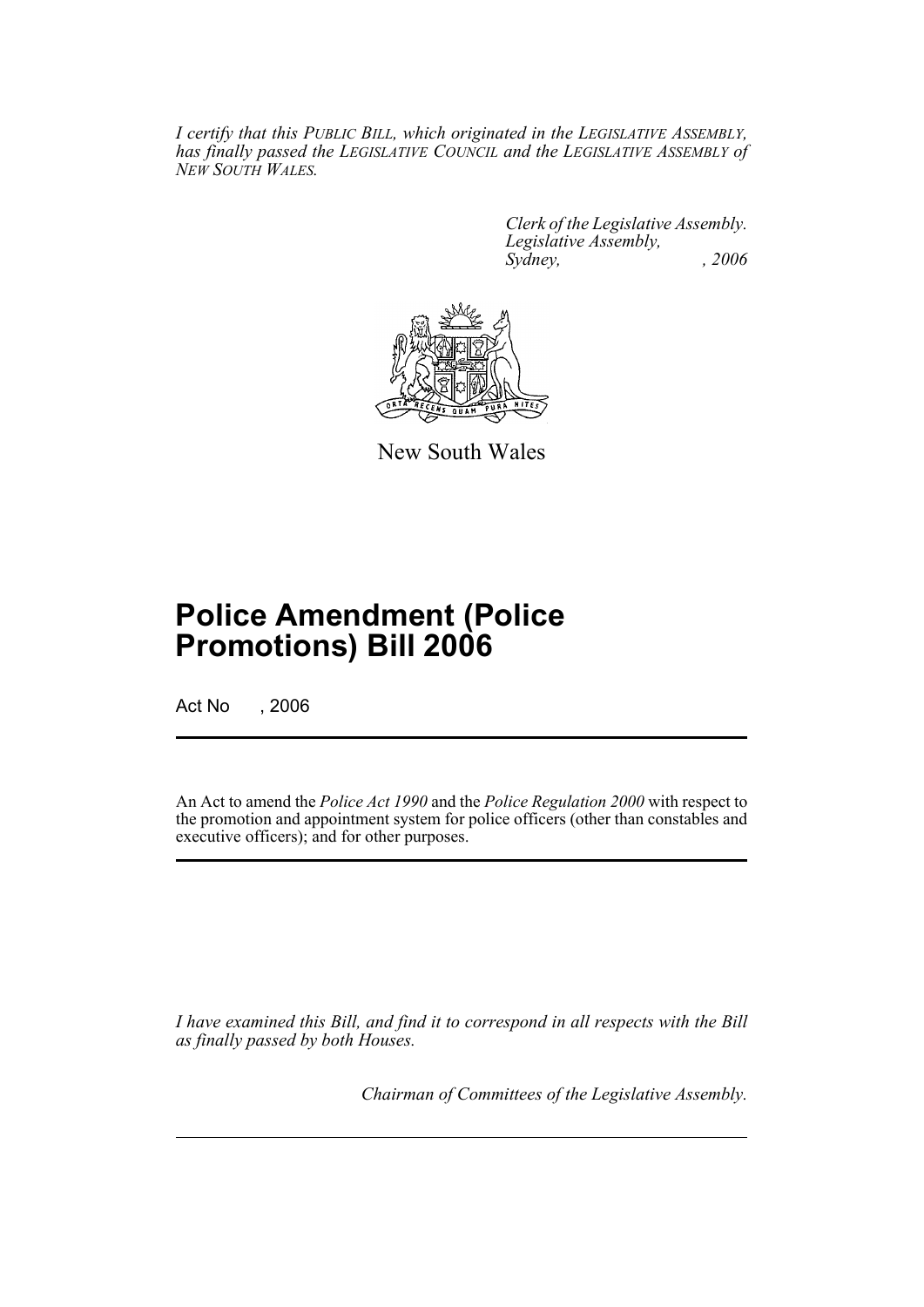## **The Legislature of New South Wales enacts:**

## **1 Name of Act**

This Act is the *Police Amendment (Police Promotions) Act 2006*.

#### **2 Commencement**

This Act commences on a day or days to be appointed by proclamation.

## **3 Amendment of Police Act 1990 No 47**

The *Police Act 1990* is amended as set out in Schedule 1.

## **4 Amendment of Police Regulation 2000**

The *Police Regulation 2000* is amended as set out in Schedule 2.

## **5 Repeal of Act**

- (1) This Act is repealed on the day following the day on which all of the provisions of this Act have commenced.
- (2) The repeal of this Act does not, because of the operation of section 30 of the *Interpretation Act 1987*, affect any amendment made by this Act.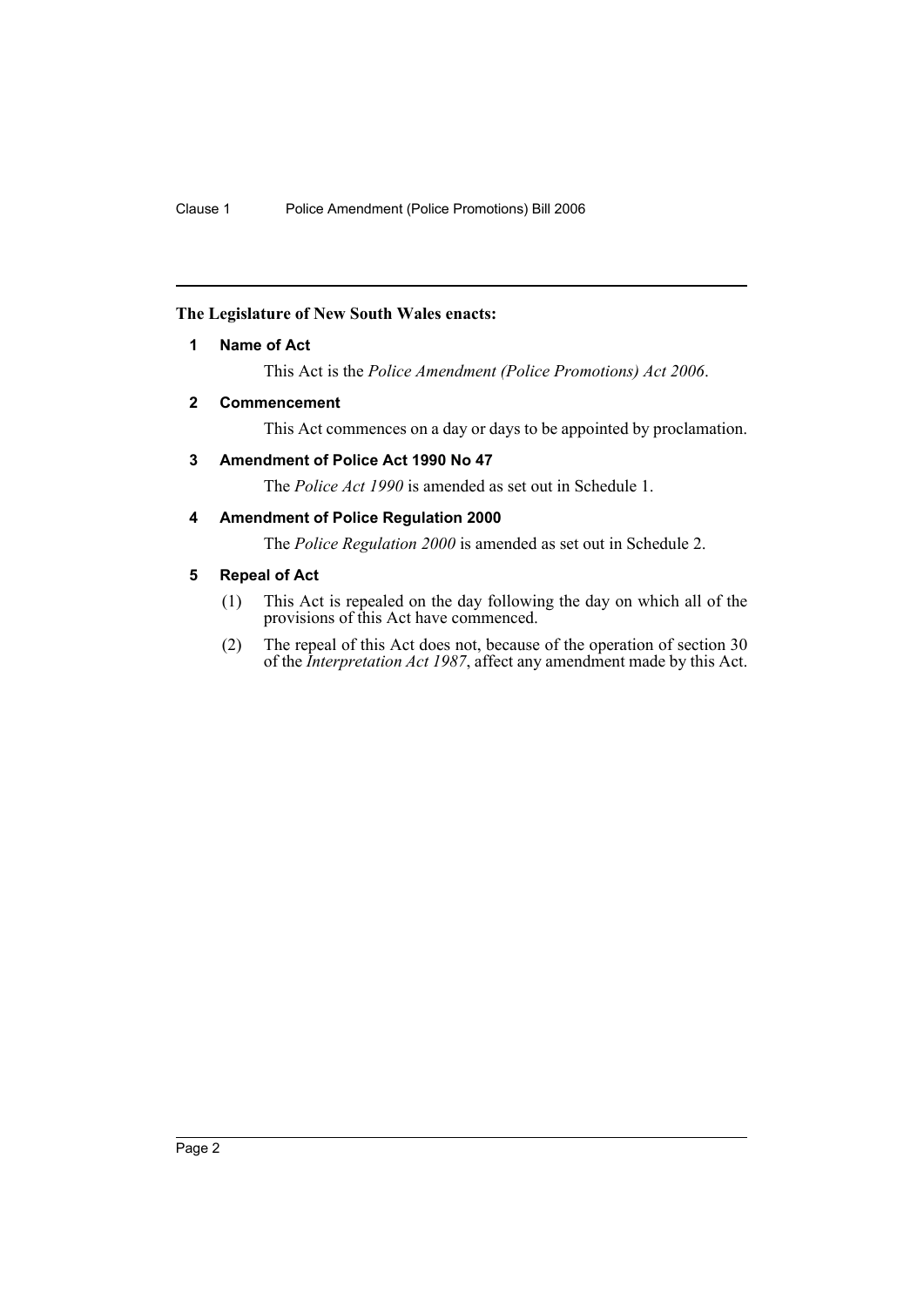Amendment of Police Act 1990 Schedule 1

# **Schedule 1 Amendment of Police Act 1990**

(Section 3)

## **[1] Section 3 Definitions**

Insert "or rank or grade within a rank of police officer" after "in NSW Police" in the definition of *merit* in section 3 (1).

## **[2] Section 3 (1), definition of "merit"**

Insert "or rank or grade" after "position" wherever occurring in paragraphs (a) and  $(b)$ .

## **[3] Section 3 (1)**

Insert in alphabetical order:

*non-executive administrative officer—*see Part 6A. *non-executive police officer—*see Part 6. *promotion list* means a list prepared under section 70.

## **[4] Sections 24 and 39 and Schedule 2**

Omit "Special Crime and Internal Affairs" wherever occurring. Insert instead "Professional Standards Command".

## **[5] Parts 6–6B**

Omit Part 6. Insert instead:

# **Part 6 Non-executive police officers**

## **Division 1 Preliminary**

## **62 Officers to whom Part applies**

This Part applies to all police officers (other than the Commissioner and members of NSW Police Senior Executive Service).

## **63 Definitions**

In this Part:

*appointment* means appointment by way of promotion or transfer or otherwise.

*non-executive commissioned police officer* means a commissioned police officer to whom this Part applies.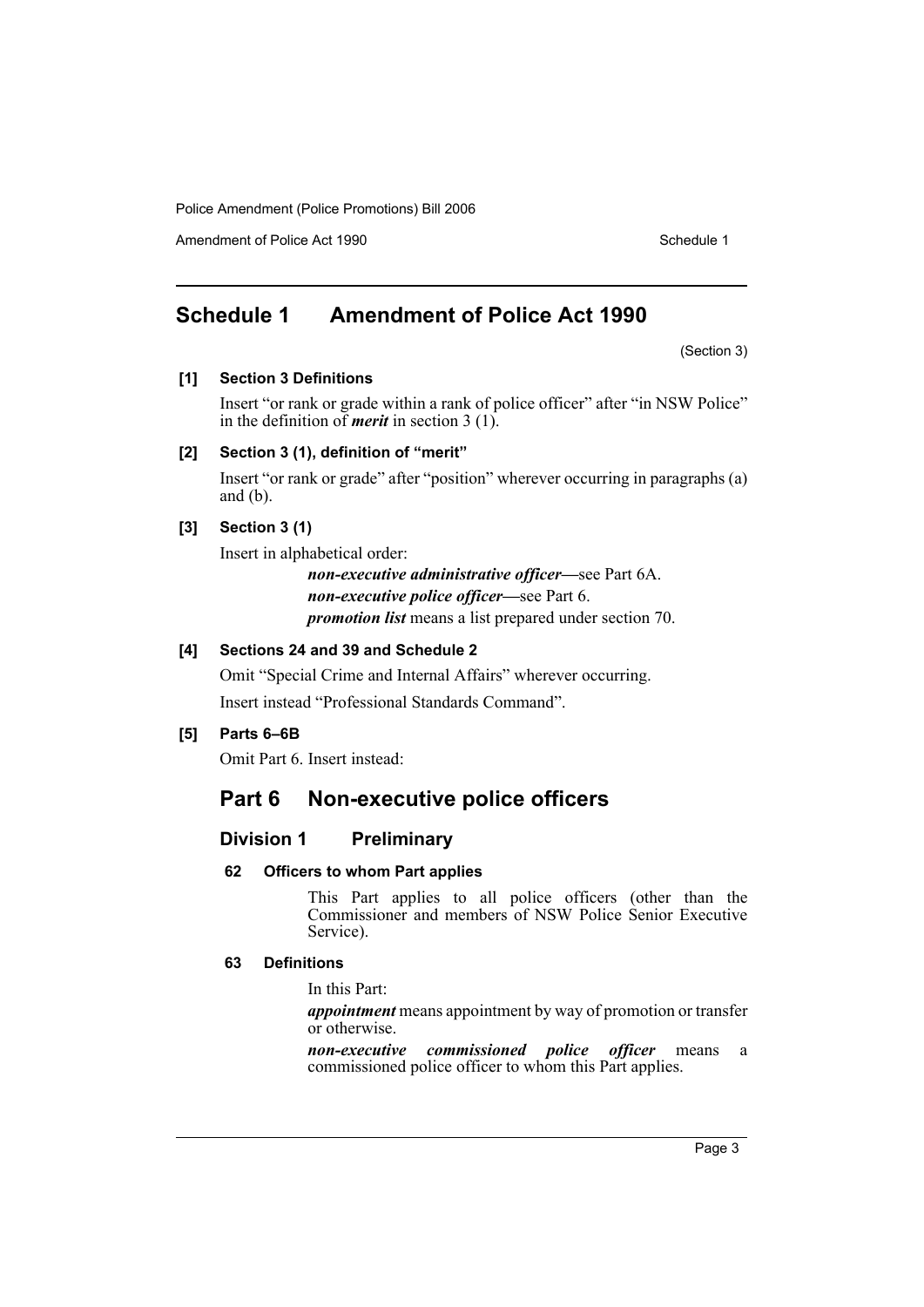Schedule 1 Amendment of Police Act 1990

*non-executive police officer* means a police officer to whom this Part applies.

*vacant position* means:

- (a) a position that is not held by a person, or
- (b) a position to which a person is temporarily appointed, or
- (c) a position that is temporarily held by a person who is temporarily appointed to another position in accordance with section  $67(2)$ .

## **Division 2 Appointment of non-executive police officers**

#### **64 Appointments to non-executive police officer positions**

- (1) An appointment (whether by way of transfer or promotion or otherwise) as a non-executive police officer is to be made by the Commissioner.
- (2) It does not matter whether the person appointed is or is not already a member of NSW Police.
- (3) In particular, it does not matter whether the person appointed is or is not a police officer at the time of appointment.
- (4) As soon as practicable after a person is appointed (whether by way of transfer or promotion or otherwise) as a non-executive police officer, the Commissioner is required to notify the Police Integrity Commission of the identity of the person so appointed.

#### **65 Filling non-executive positions by either police or administrative officers**

- (1) If the Commissioner is satisfied that a position (other than a position designated for members of NSW Police Senior Executive Service) is suitable for either a police officer or an administrative officer, the position may, for the purpose of the selection process, be designated as a position available to both police and administrative officers.
- (2) Before a person is appointed to any such vacant position, the Commissioner must determine whether it is to be the position of a police officer or an administrative officer (and the provisions of this Part or Part 6A relating to the filling of such a vacancy apply accordingly).

#### **66 Appointments to be made on merit**

(1) This section applies to appointments to vacant positions of non-executive police officers (other than constables).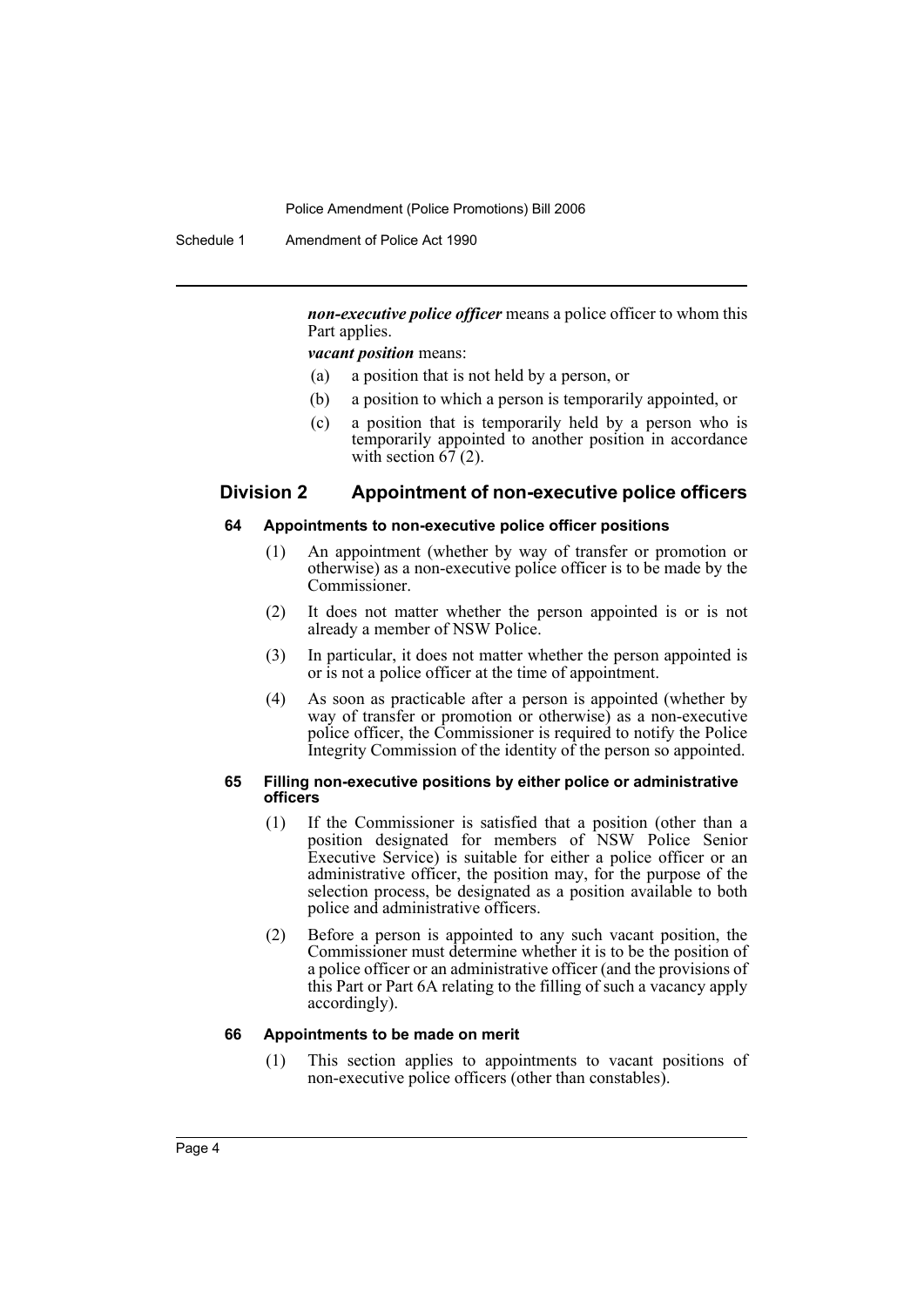Amendment of Police Act 1990 **Schedule 1** and the Schedule 1

- (2) In deciding to appoint a person (other than by way of promotion) to a vacant position of a non-executive police officer, the Commissioner must, from among the applicants who are eligible for appointment, select the applicant who has, in the opinion of the Commissioner, the greatest merit.
- (3) The Commissioner is, for the purpose of determining the merit of persons for appointment (other than by way of promotion) to a vacant position of a non-executive police officer, to have regard to:
	- (a) the nature of the duties of the position, and
	- (b) the abilities, qualifications, experience, standard of work performance and personal qualities of those persons that are relevant to the performance of those duties.
- (4) In deciding to appoint a person by way of promotion to a vacant position of a non-executive police officer, the Commissioner must appoint a person from the promotion list for the rank or grade within the rank concerned who is a person available for appointment and who has the greatest merit according to rankings on the list.
- (5) Despite subsection (4), the Commissioner may, in the case of a position identified by the Commissioner as requiring specialist qualifications, appoint a person by way of promotion to any such position from the promotion list for the rank or grade concerned who has the greatest merit according to rankings on that list of persons who, in the opinion of the Commissioner, have the qualifications required for that position.

## **67 Temporary appointments**

- (1) The Commissioner may appoint an officer temporarily to a position of a non-executive police officer that is vacant or the holder of which is suspended, sick or absent.
- (2) Without limiting subsection (1), the Commissioner may appoint temporarily to a vacant position of a non-executive police officer a police officer who is on the relevant promotion list for the rank or grade concerned, or is in the process of gaining the requisite qualifications for placement on that list, subject to the following:
	- (a) before the appointment can be made, the Commissioner and officer must agree, in writing, as to the command in which the officer will serve if the officer is not permanently appointed to the vacant position, and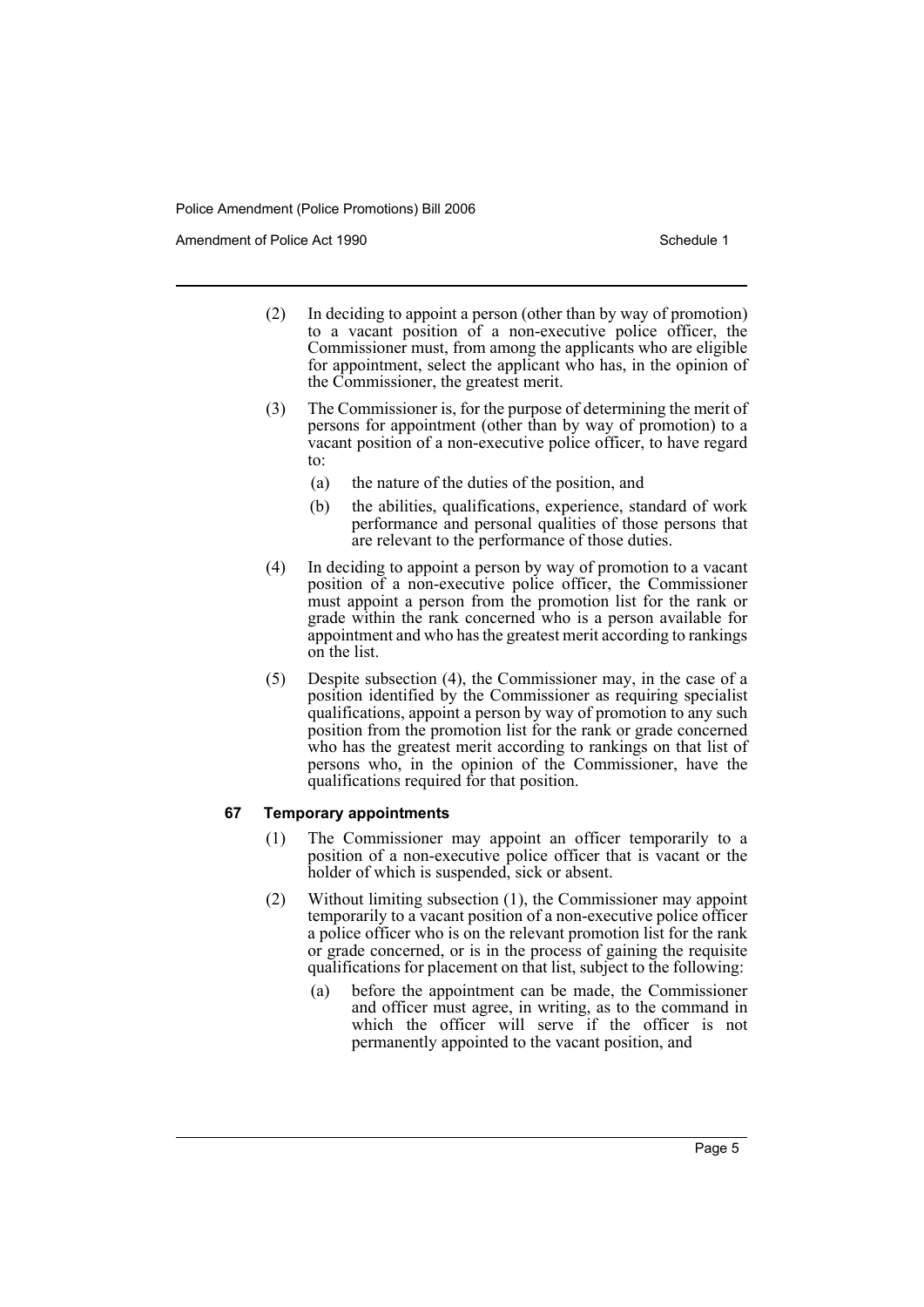Schedule 1 Amendment of Police Act 1990

- (b) if the officer has permanently relocated his or her principal residence because of the temporary appointment, the officer is entitled to the costs and expenses of any further relocation agreed to under paragraph (a), those costs and expenses to be calculated in accordance with any relevant industrial award or enterprise agreement for transferred officers under the *Industrial Relations Act 1996*, and
- (c) if the officer has relocated his or her principal place of residence because of the temporary appointment and has entered into an agreement, in writing, with the Commissioner to stay within the command to which the officer has been transferred if the officer is not permanently appointed to the vacant position, the officer cannot be involuntarily transferred under section 69 (except in accordance with action taken under section 173 (2) (d)) within a period of 3 years after the relocation.
- (3) An officer who ceases to be temporarily appointed to a position in accordance with subsection  $(1)$  and who is not permanently appointed to the position has no right of return to the position from which the officer was temporarily appointed, unless:
	- (a) the officer has entered into an agreement under subsection (2) (a) to return to the command from which the officer was temporarily appointed, and
	- (b) no other officer has been appointed to the position from which the officer was temporarily appointed.
- (4) An administrative officer may not be appointed under this section to the position of a police officer.
- (5) The Commissioner may, at any time, terminate a temporary appointment under this section.
- (6) Section 66 does not apply to a temporary appointment under this section.

#### **68 Statutory declaration as to misconduct**

- (1) The Commissioner must, before appointing an officer temporarily under section 67 or otherwise under this Part, require the officer to provide a statutory declaration, in such form (if any) as may be prescribed by the regulations, that the officer has not knowingly engaged in specified misconduct or any other misconduct.
- (2) An officer who fails or refuses, or who is unable, to provide a statutory declaration in accordance with any such requirement is ineligible for appointment under the relevant provision.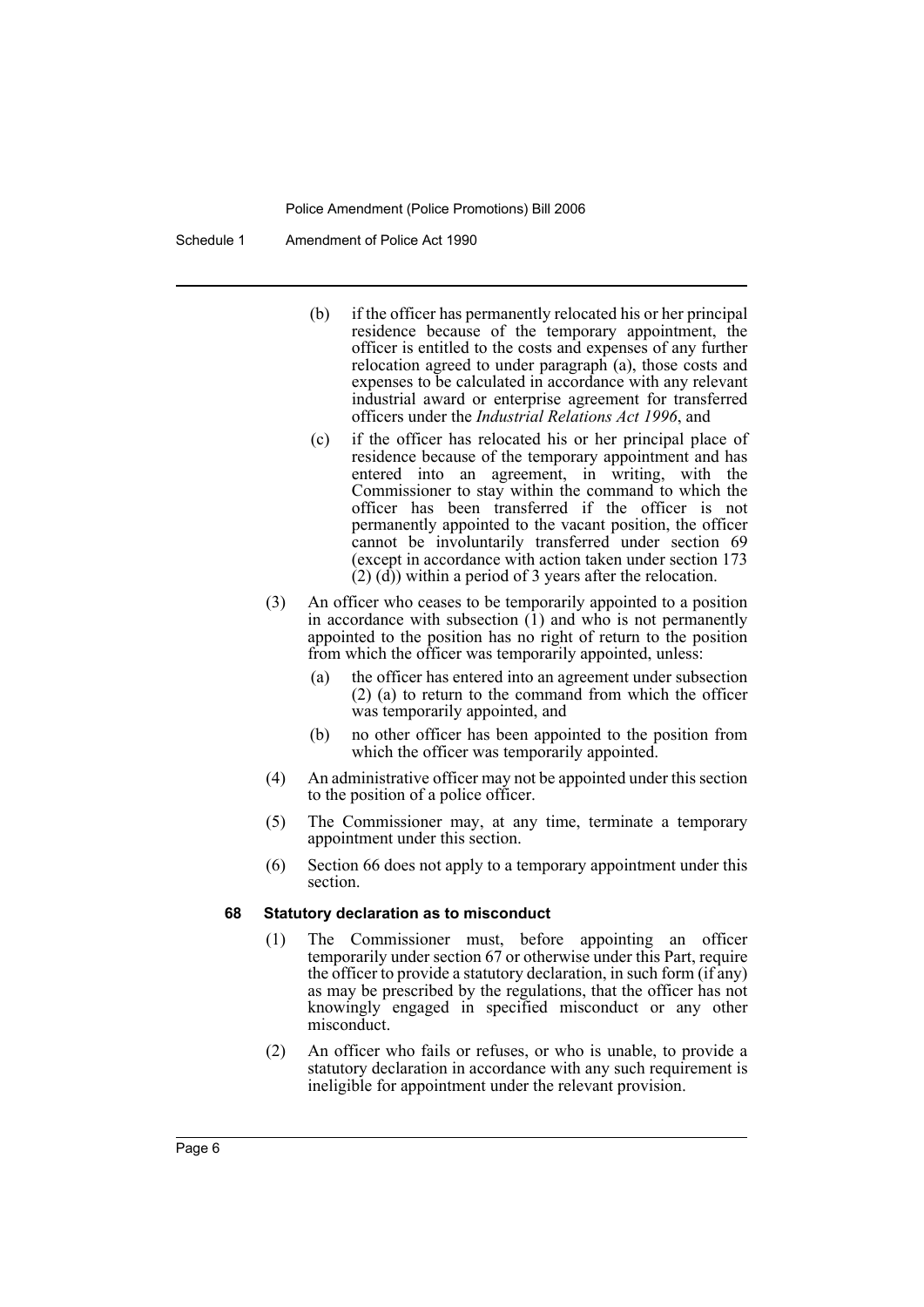Amendment of Police Act 1990 **Schedule 1** and the Schedule 1

(3) The failure, refusal or inability of an officer to provide a statutory declaration in accordance with any such requirement must not be taken into consideration for a purpose other than the assessment of the officer's eligibility to be appointed to the position concerned.

#### **69 Transfer of non-executive police officers**

- (1) If the Commissioner considers it to be in the interests of NSW Police to do so, the Commissioner may transfer a non-executive police officer from one non-executive police officer position to another non-executive police officer position or non-executive administrative officer position.
- (2) Such a transfer may be made if:
	- (a) the position to which the officer is transferred entitles its holder to the same level of remuneration as the officer's former remuneration, or
	- (b) the position to which the officer is transferred entitles its holder to a lower level of remuneration than the officer's former remuneration and:
		- (i) the officer consents to the transfer at the lower level of remuneration, or
		- (ii) the officer requested the transfer or the transfer is made pursuant to an order under section 173, or
	- (c) the officer concerned is being transferred from the rank of superintendent to which the officer is permanently appointed to another position within that rank—regardless of whether the position to which the officer is transferred entitles its holder to a remuneration that is the same as or different from the officer's former remuneration.
- (3) An officer transferred under subsection (2) (c) is entitled, for the balance of the term for which the officer holds office pursuant to section 74, to the same level of remuneration in respect of the new position as the officer's former remuneration if the position to which the officer is transferred ordinarily entitles its holder to a level of remuneration that is lower than the officer's former remuneration (unless the officer requested the transfer or it was made pursuant to an order under section 173).
- (4) A transfer under this section may be made only if the officer possesses the qualifications determined by the Commissioner for the other position.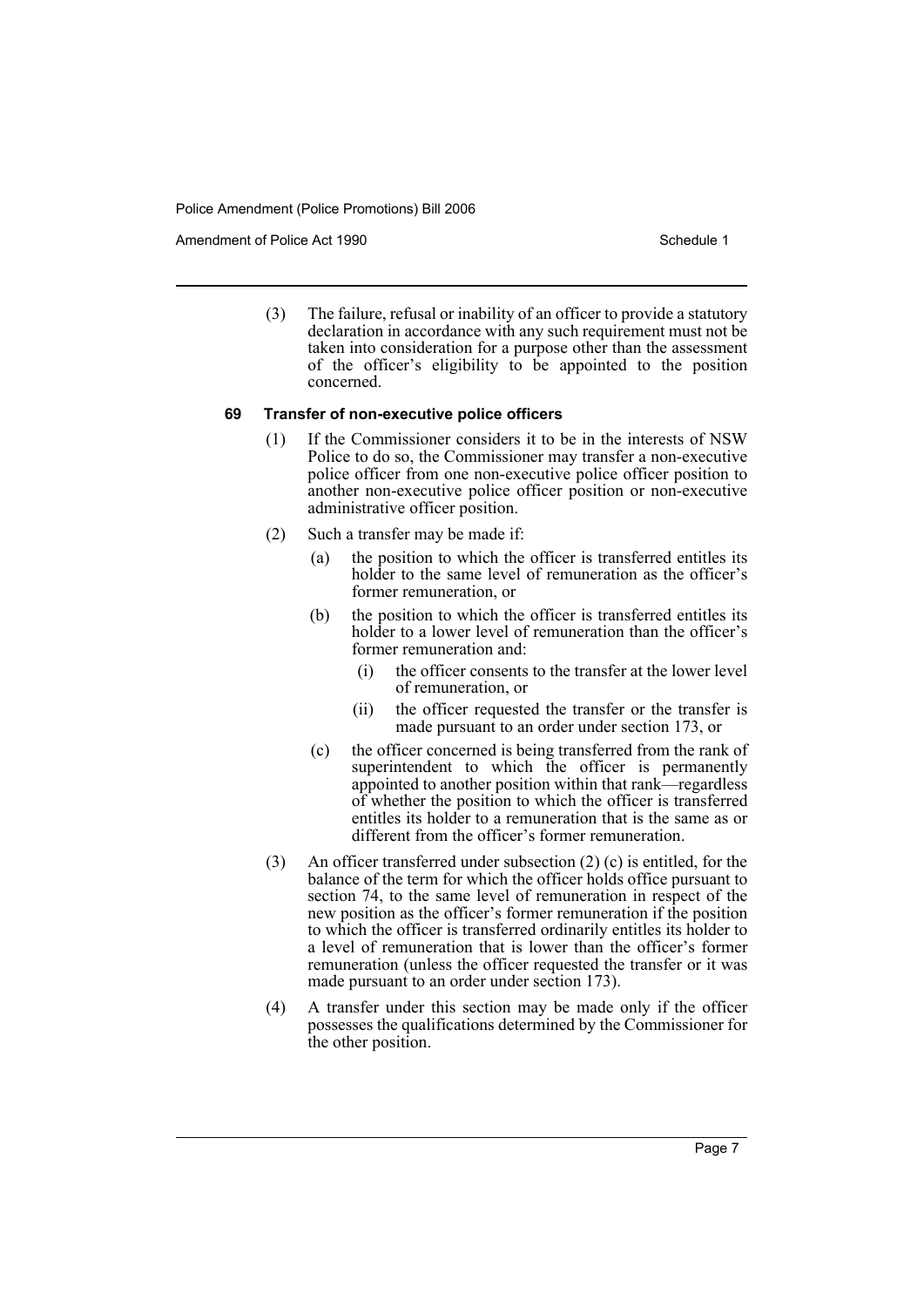Schedule 1 Amendment of Police Act 1990

- (5) The transfer under this section of a police officer to a non-executive administrative officer position may not be made without the approval of the police officer.
- (6) Section 66 does not apply to a transfer under this section.

#### **70 Promotion lists**

- (1) The Commissioner is to establish promotion lists of police officers eligible for promotion to the rank or grade within a rank of sergeant, senior sergeant, inspector and superintendent.
- (2) The regulations may make provision for or with respect to the following matters:
	- (a) the requirements for placement on a promotion list,
	- (b) without limiting paragraph (a), criteria for eligibility to undertake requirements (including meeting quota requirements),
	- (c) the ranking of police officers on a promotion list,
	- (d) the period for which a police officer may remain on a promotion list or replacement promotion lists for the same rank or grade within a rank,
	- (e) the appointment of persons from a promotion list to a rank or grade within a rank to which the list applies,
	- (f) reviews of assessment of requirements for placement on a promotion list and of ranking on a promotion list,
	- (g) reviews or appeals against a decision to suspend or remove a person from a promotion list, or to refuse a person the right to participate or continue to participate in any part of the process to obtain placement on a list, on integrity grounds,
	- (h) without limiting paragraph (f) or (g), the procedures for and conduct of reviews,
	- (i) circumstances in which a person may be removed or suspended from or restored to a promotion list,
	- (j) the period for which, or the circumstances in which, a promotion list remains current,
	- (k) notification of a decision to suspend or remove a person from a promotion list, or to refuse a person the right to participate or continue to participate in any part of the process to obtain placement on a list, on integrity grounds.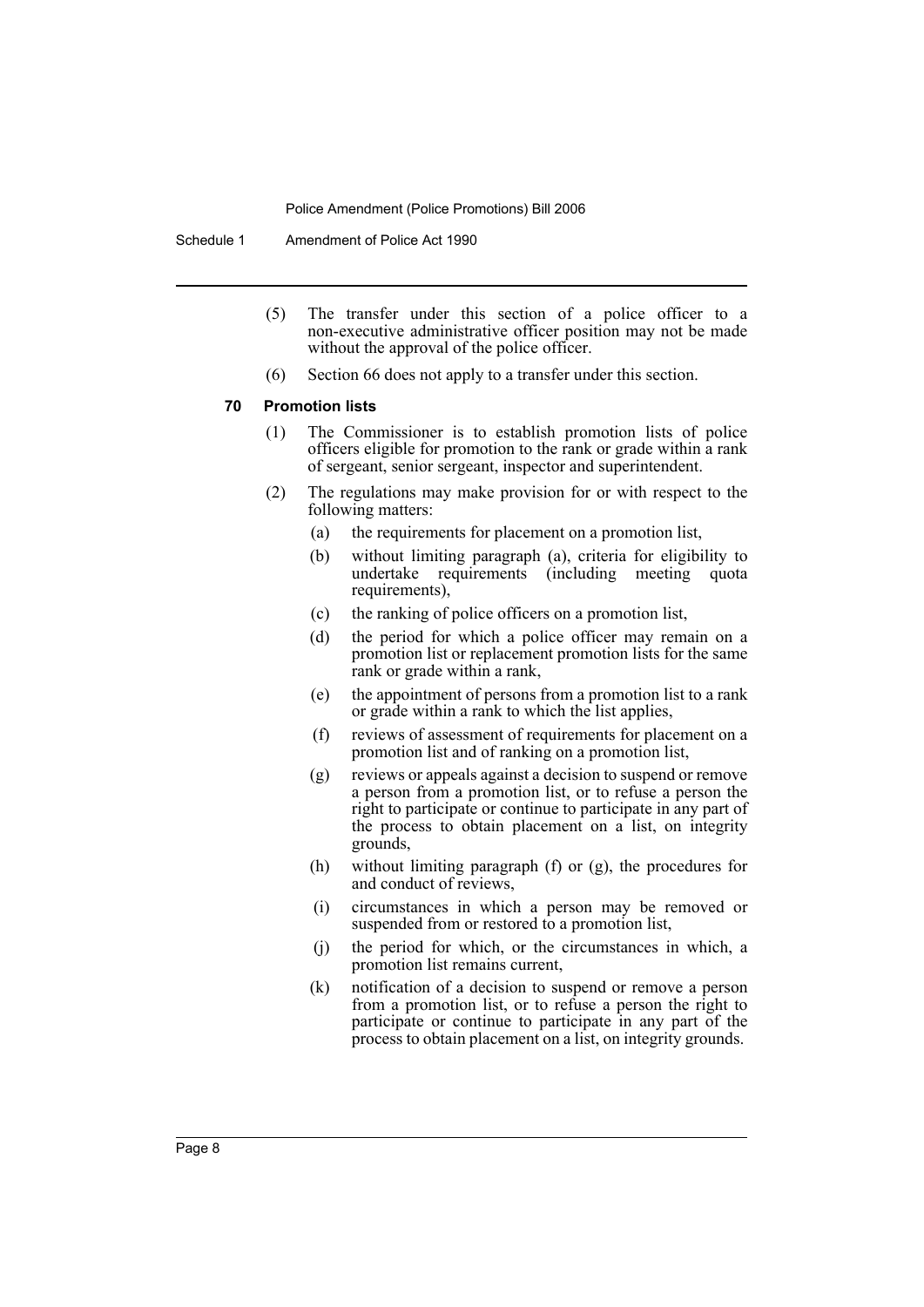Amendment of Police Act 1990 **Schedule 1** and the Schedule 1

#### **71 Integrity matters**

- (1) It is the duty of the Commissioner:
	- (a) before selecting a person to complete an eligibility program for a rank or grade within a rank of police officer, to make inquiries (from the Commander, Professional Standards Command, and from any other person or body the Commissioner thinks appropriate), as to the integrity of the person, and
	- (b) before appointing a person, by way of promotion, as a non-executive police officer, to make inquiries (from the Police Integrity Commission, the Commander, Professional Standards Command, and from any other person or body the Commissioner thinks appropriate), as to the integrity of the person.
- (2) It is the duty of the Commissioner to have regard to any information that comes to the Commissioner's attention (whether as a result of inquiries under subsection (1) or otherwise) as to the integrity of a person referred to in that subsection.
- (3) The Police Integrity Commission, subject to the *Police Integrity Commission Act 1996*, and the Commander, Professional Standards Command, are required to furnish a report to the Commissioner (on the basis of information available to the Commission or the Commander and without the need for any special investigation or inquiry) on any person the subject of an inquiry referred to in subsection (1).
- (4) The Commissioner may change a decision to appoint a person under this Part before the person is appointed if the Commissioner receives information as to the person's integrity (being information that was not considered when the decision to appoint the person was made) which causes the Commissioner to form the opinion that the person is not a suitable person to be so appointed.
- (5) If the Commissioner changes such a decision, the Commissioner may decide, in accordance with this Part to appoint instead (from the persons who are eligible for appointment) the person who the Commissioner is of the opinion at the time has the greatest merit.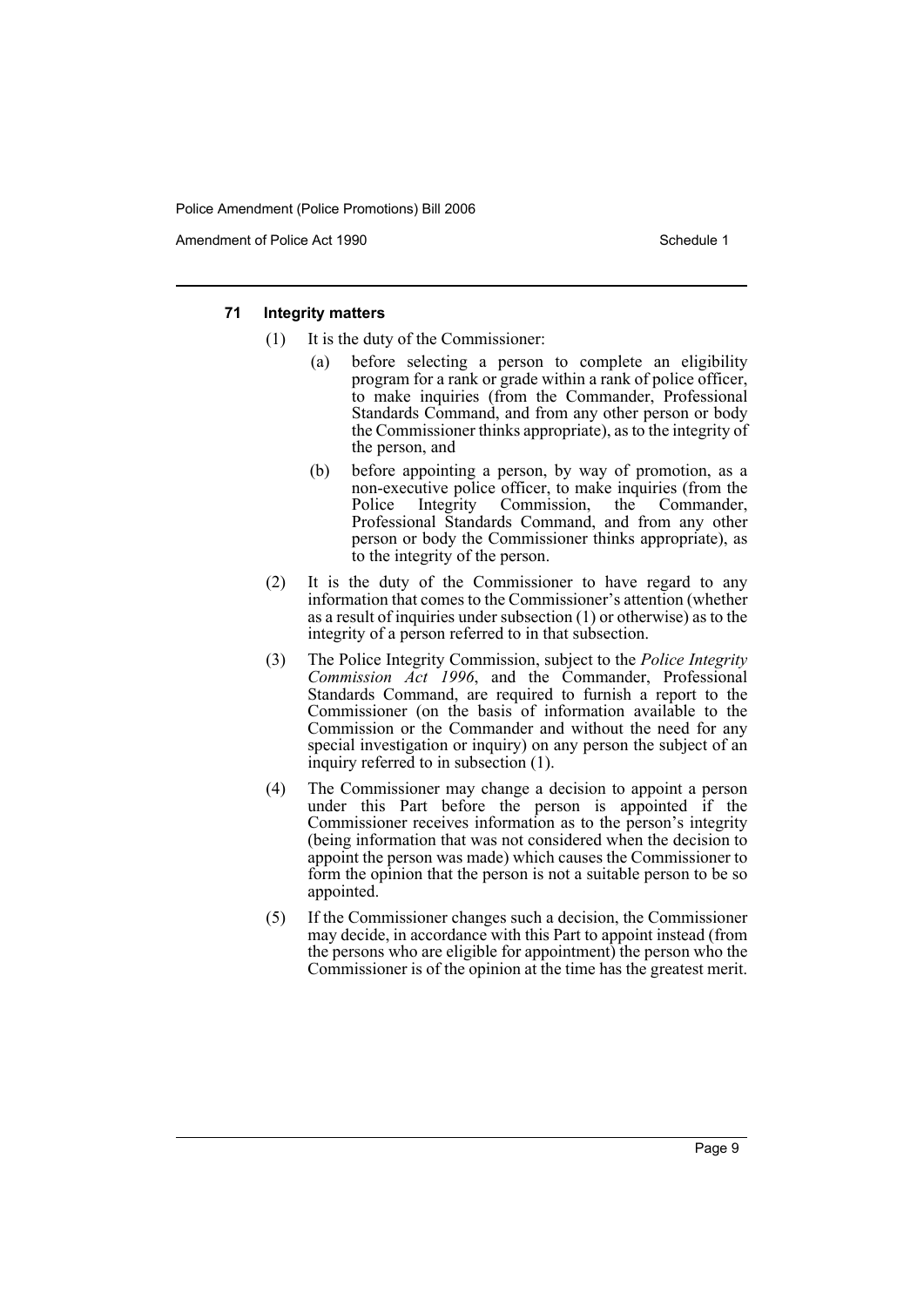Schedule 1 Amendment of Police Act 1990

(6) The Commissioner may suspend or remove a person from a promotion list or any part of a process relating to placement on a promotion list if the Commissioner receives information as to the person's integrity (being information that was not previously considered) which causes the Commissioner to form the opinion that the person is not a suitable person to remain on the list or be placed on the list.

#### **72 Vacation of non-executive police officer positions**

- (1) A non-executive police officer's position becomes vacant if the officer:
	- (a) dies, or
	- (b) completes a term of office and is not appointed for a further term, or
	- (c) is removed from office, or retires or is retired from office, under this or any other Act, or
	- (d) resigns his or her position in writing addressed to the Commissioner.
- (2) The retirement or resignation of a non-executive police officer does not take effect until:
	- (a) the Commissioner accepts the retirement or resignation, or
	- (b) the officer has given the Commissioner at least 4 weeks' notice in writing of the day on which the officer intends to retire or resign and the officer is not under suspension from office on that day.

#### **73 Approval to engage in other paid employment**

A non-executive police officer must not engage in any paid employment outside the duties of his or her position without the approval of the Commissioner.

## **Division 3 Term of office of non-executive commissioned police officers**

## **74 Five year term contracts**

(1) Subject to this Act, a non-executive commissioned police officer holds office for the term of office specified in an instrument of appointment issued by the Commissioner for the purposes of this section.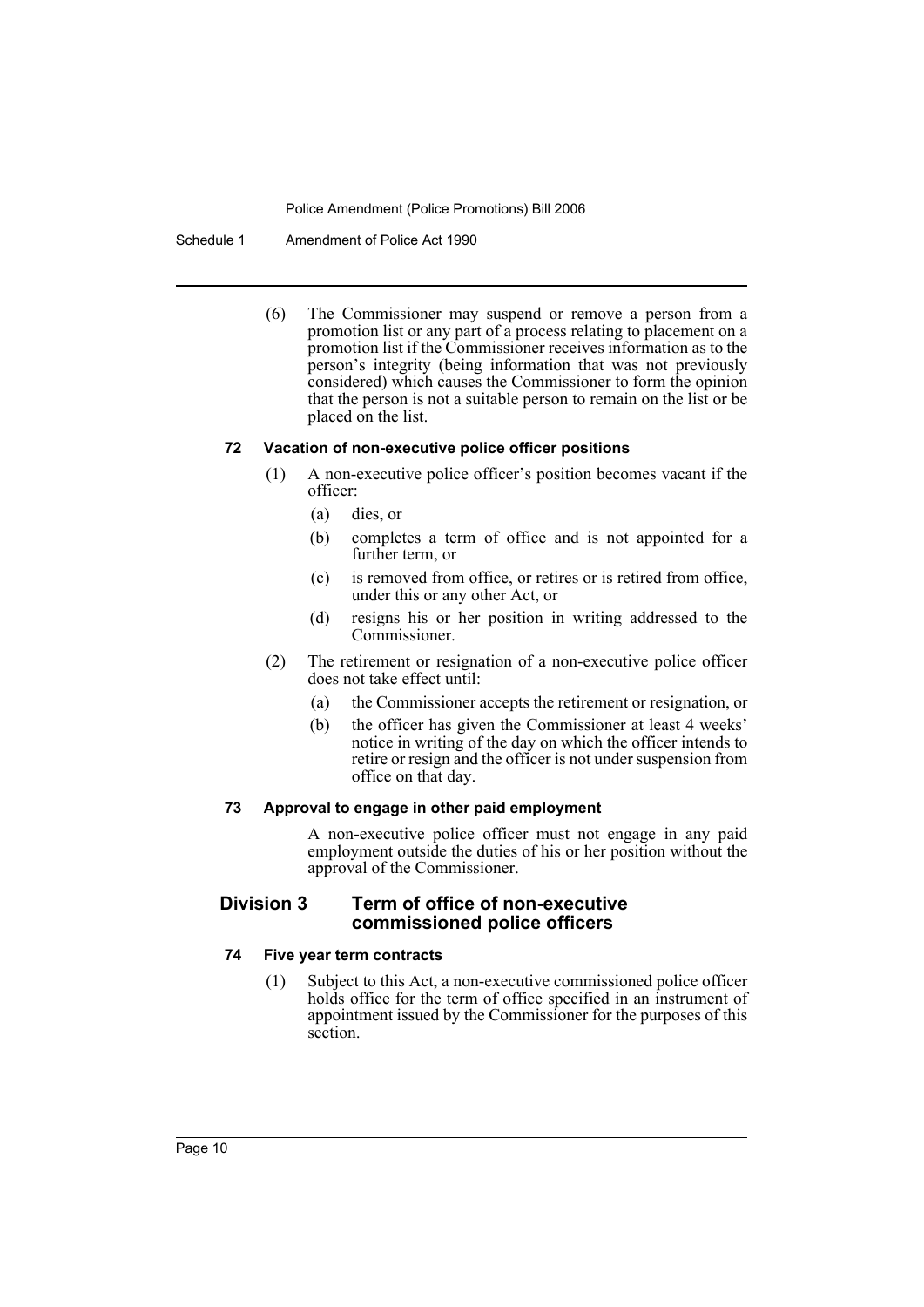Amendment of Police Act 1990 **Schedule 1** and the Schedule 1

- (2) The instrument operates as an appointment of the officer for the term of office so specified. The appointment is separate and distinct from the appointment of the officer to the officer's non-executive police officer position by the Commissioner under section 64.
- (3) The term of office is to be 5 years or the officer's balance of service to retirement (whichever is shorter).
- (4) An officer's *balance of service to retirement* is the period up to the officer's projected date of retirement from NSW Police, as determined by the Commissioner after consultation with the officer.

## **75 Entitlement to further terms**

- (1) Until retirement, a non-executive commissioned police officer is entitled (if otherwise qualified) to appointment for a further term of office in accordance with section 74 on the expiration of each current term of office, unless the Commissioner has decided that the officer is not to be appointed for a further term and notified the officer of that decision at least 6 months before the expiration of the current term of office.
- (2) The appointment of an officer for a further term of office does not constitute an appointment to a vacant position for the purposes of Division 2.

## **76 Ground for decision not to re-appoint**

- (1) The only ground for a decision by the Commissioner that a non-executive commissioned police officer is not to be appointed for a further term of office is that the officer is unable to meet required standards of operational competence, discipline or integrity.
- (2) The regulations may make provision for a review of a decision of the Commissioner under this section.

## **77 Performance reviews**

A non-executive commissioned police officer's performance must be reviewed, at least annually, by the Commissioner or by some person nominated by the Commissioner. The review is to have regard to performance criteria determined by the Commissioner for the officer's position and any other relevant matter.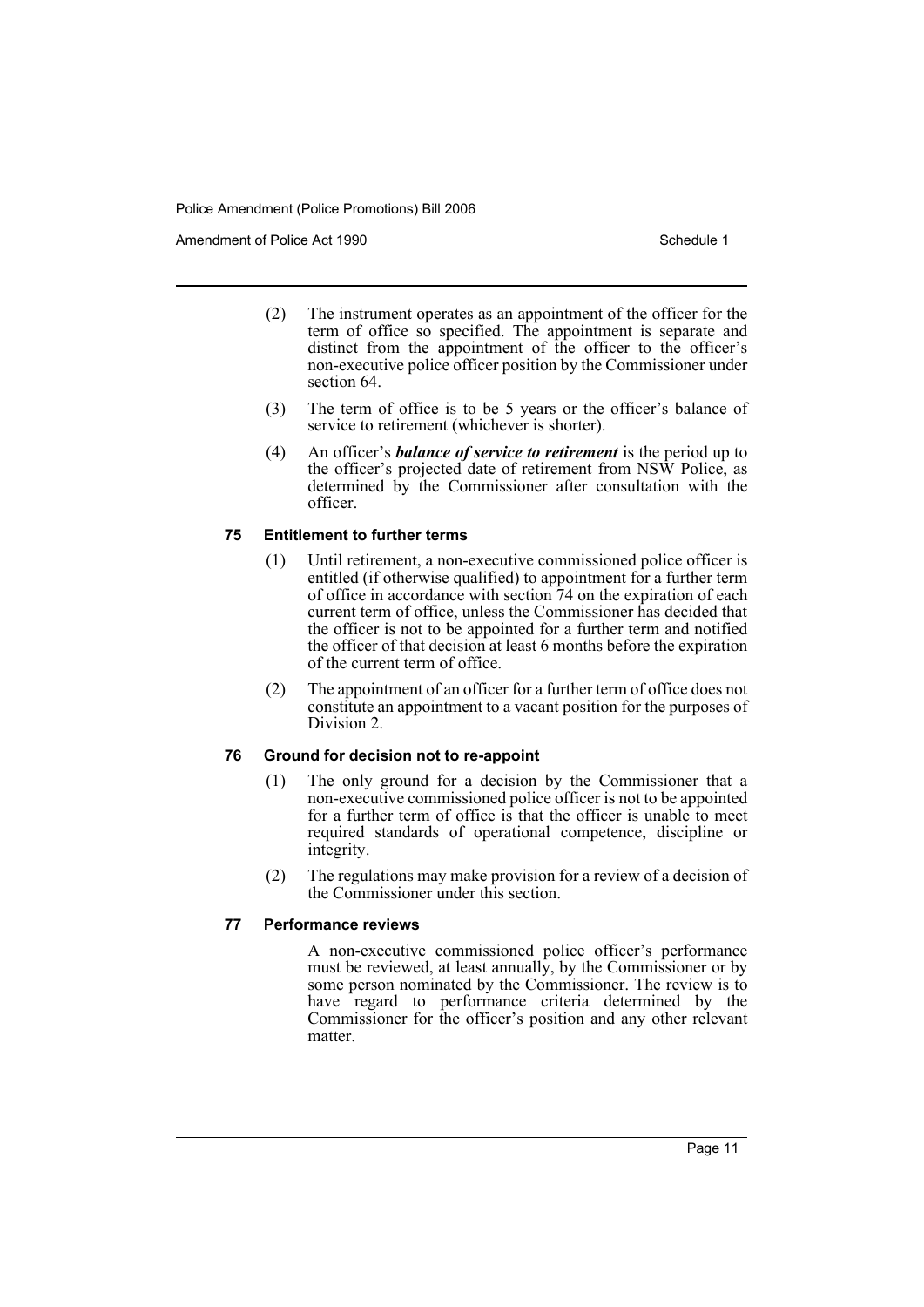Schedule 1 Amendment of Police Act 1990

#### **78 Promotion, transfer and re-appointment following resignation**

- (1) When a non-executive commissioned police officer is appointed by way of promotion to another position in NSW Police as a non-executive commissioned police officer, the officer is to be appointed for a new term of office in accordance with section 74 in the rank or grade within a rank to which the officer is promoted.
- (2) When a non-executive commissioned police officer is transferred to another position in NSW Police as a non-executive commissioned police officer, the officer is not to be appointed for a new term of office, and the officer's existing term of office continues in the transferred position.
- (3) When a non-executive commissioned police officer is re-appointed under section 103 (Re-appointment of employees resigning to contest Commonwealth elections) of the *Public Sector Employment and Management Act 2002* the officer is to be appointed for a new term of office that is equivalent to the balance of the officer's term of office as at resignation.

#### **79 Powers of dismissal, removal and suspension not affected**

Nothing in this Division limits or otherwise affects any power under this Act to dismiss, suspend or remove a non-executive commissioned police officer.

## **Division 4 Appointment and promotion of constables**

#### **80 Appointment and promotion of constables**

- (1) The Commissioner may, subject to this Act and the regulations, appoint any person of good character and with satisfactory educational qualifications as a police officer of the rank of constable.
- (2) A person when first appointed as such a police officer is to be appointed on probation in accordance with the regulations.
- (3) The Commissioner may dismiss any such probationary police officer from NSW Police at any time and without giving any reason.
- (4) The promotion of police officers within the rank of constable is subject to the regulations.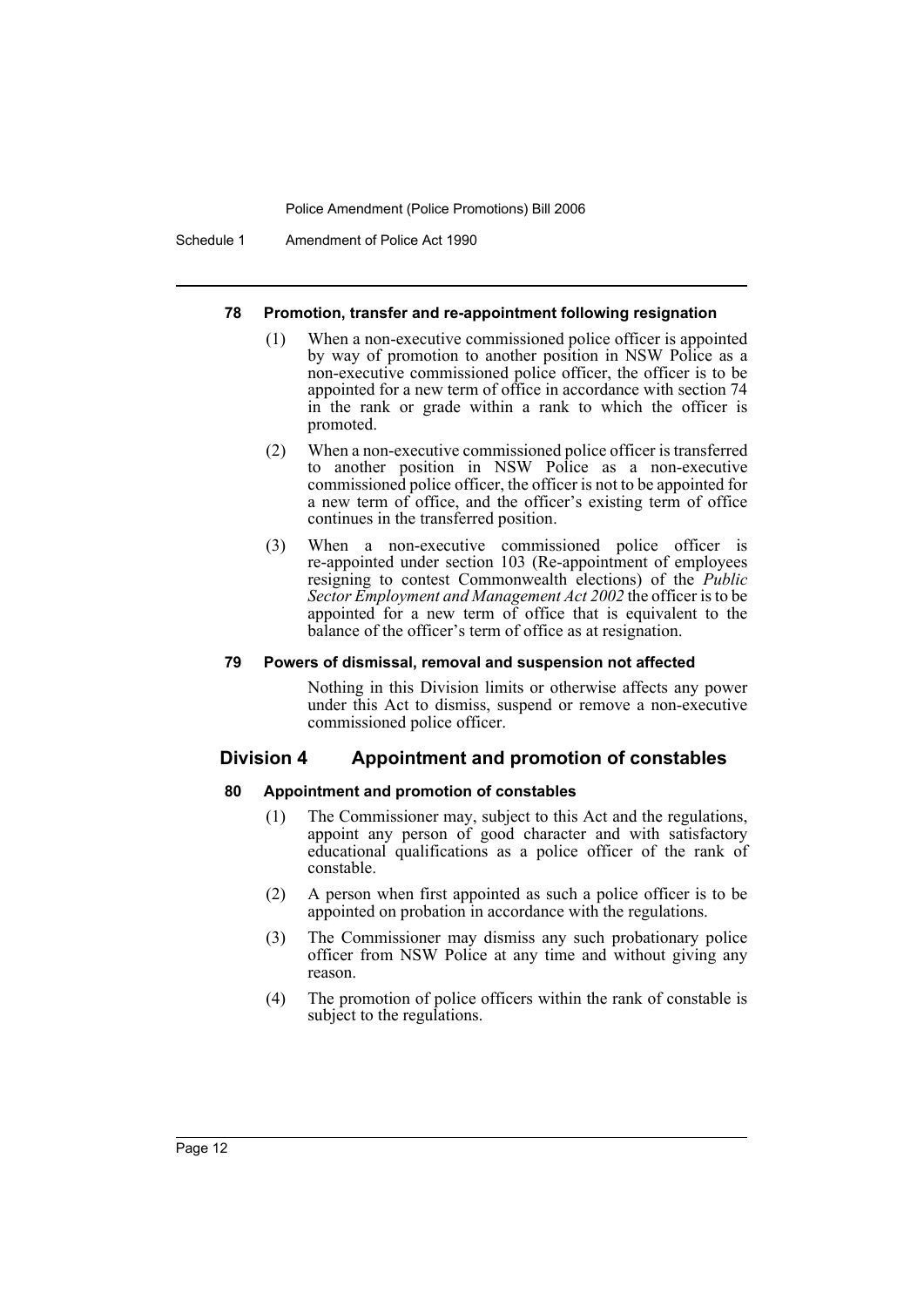Amendment of Police Act 1990 Schedule 1

## **Part 6A Non-executive administrative officers**

## **Division 1 Preliminary**

#### **81 Officers to whom Part applies**

This Part applies to all administrative officers (other than members of NSW Police Senior Executive Service).

#### **82 Definitions**

#### In this Part:

*appointment* means appointment by way of promotion or transfer or otherwise.

*eligibility list* means an eligibility list prepared under section 82F. *non-executive administrative officer* means an administrative officer to whom this Part applies.

*vacant position* means:

- (a) a position that is not held by a person, or
- (b) a position to which a person is temporarily appointed.

## **Division 2 Appointment of non-executive administrative officers**

#### **82A Appointments to non-executive administrative officer positions**

- (1) An appointment (whether by way of transfer or promotion or otherwise) to the position of a non-executive administrative officer is to be made by the Commissioner.
- (2) It does not matter whether the person appointed is or is not already a member of NSW Police.
- (3) As soon as practicable after a person is appointed (whether by way of transfer or promotion or otherwise) as a non-executive administrative officer, the Commissioner is required to notify the Police Integrity Commission of the identity of the person so appointed.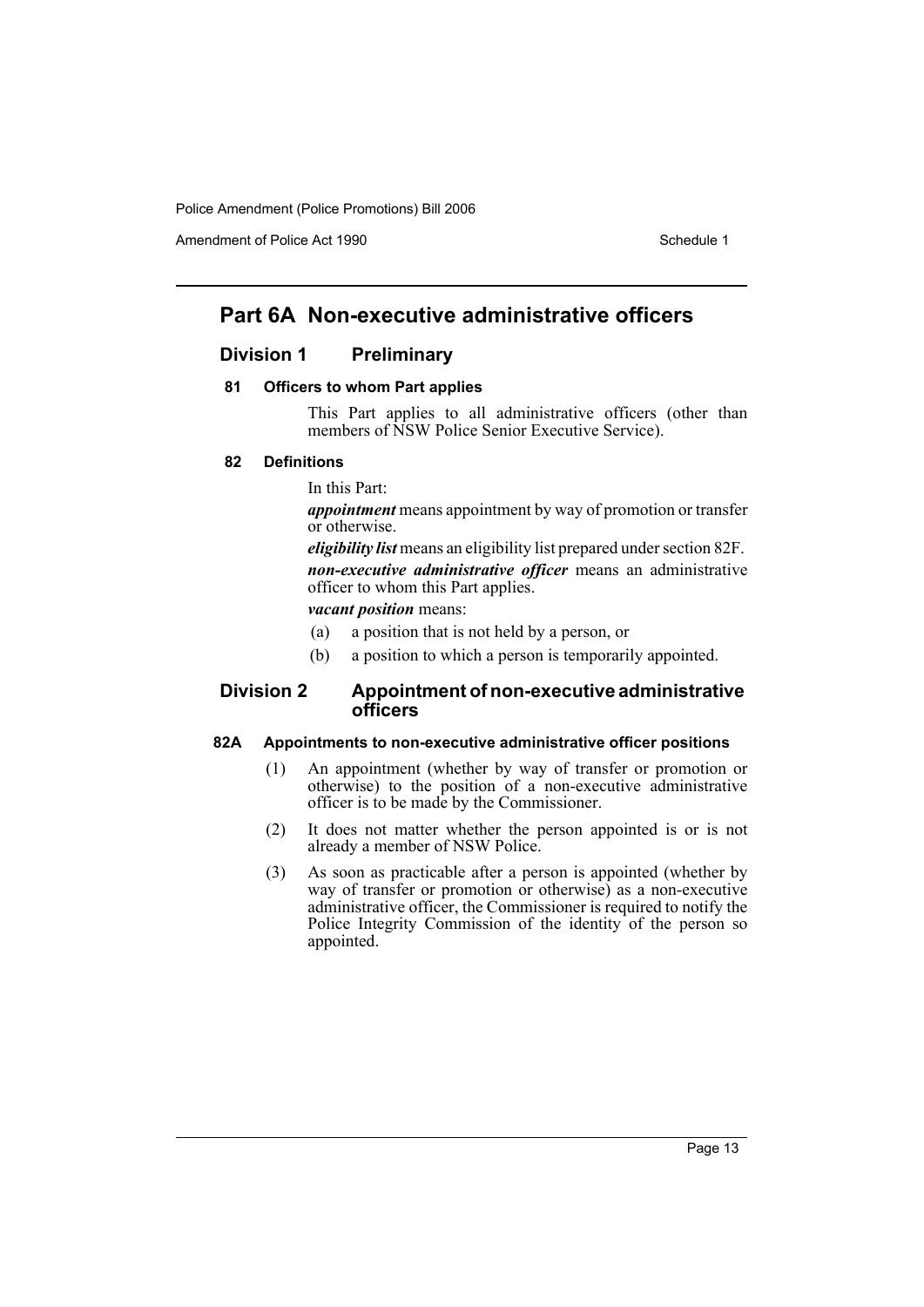Schedule 1 Amendment of Police Act 1990

#### **82B Advertising of vacancies**

If it is proposed to make an appointment under this Part to a vacant position of a non-executive administrative officer, the Commissioner:

- (a) may advertise the vacancy (in such manner as the Commissioner thinks fit) among police or administrative officers (or only administrative officers) or generally, or
- (b) may, in such cases as the Commissioner thinks appropriate and with the approval of the Minister, appoint an administrative officer without advertising the vacancy, or
- (c) may, if there is an eligibility list that is current and applicable to the position, appoint an administrative officer from the list without advertising the vacancy.

## **82C Appointment on merit**

- (1) In deciding to appoint a person to a vacant non-executive position of administrative officer which has been duly advertised:
	- (a) the Commissioner may only select a person who has duly applied for appointment to the vacant position, and
	- (b) the Commissioner must, from among the applicants eligible for appointment to the position, select the applicant who has, in the opinion of the Commissioner, the greatest merit.
- (2) In deciding to appoint a person to a vacant non-executive position of administrative officer which has not been duly advertised:
	- (a) the Commissioner may only select an administrative officer, and
	- (b) the Commissioner must, from among the eligible officers, select the officer who has, in the opinion of the Commissioner, the greatest merit.
- (3) Despite subsection (2), in deciding to appoint a person to a vacant position as a non-executive administrative officer that has not been advertised in accordance with this Act because it is an eligibility list position, the Commissioner must, from among the persons who are on the relevant eligibility list and who are available for appointment, select the person with the greatest merit according to the order of merit in that eligibility list.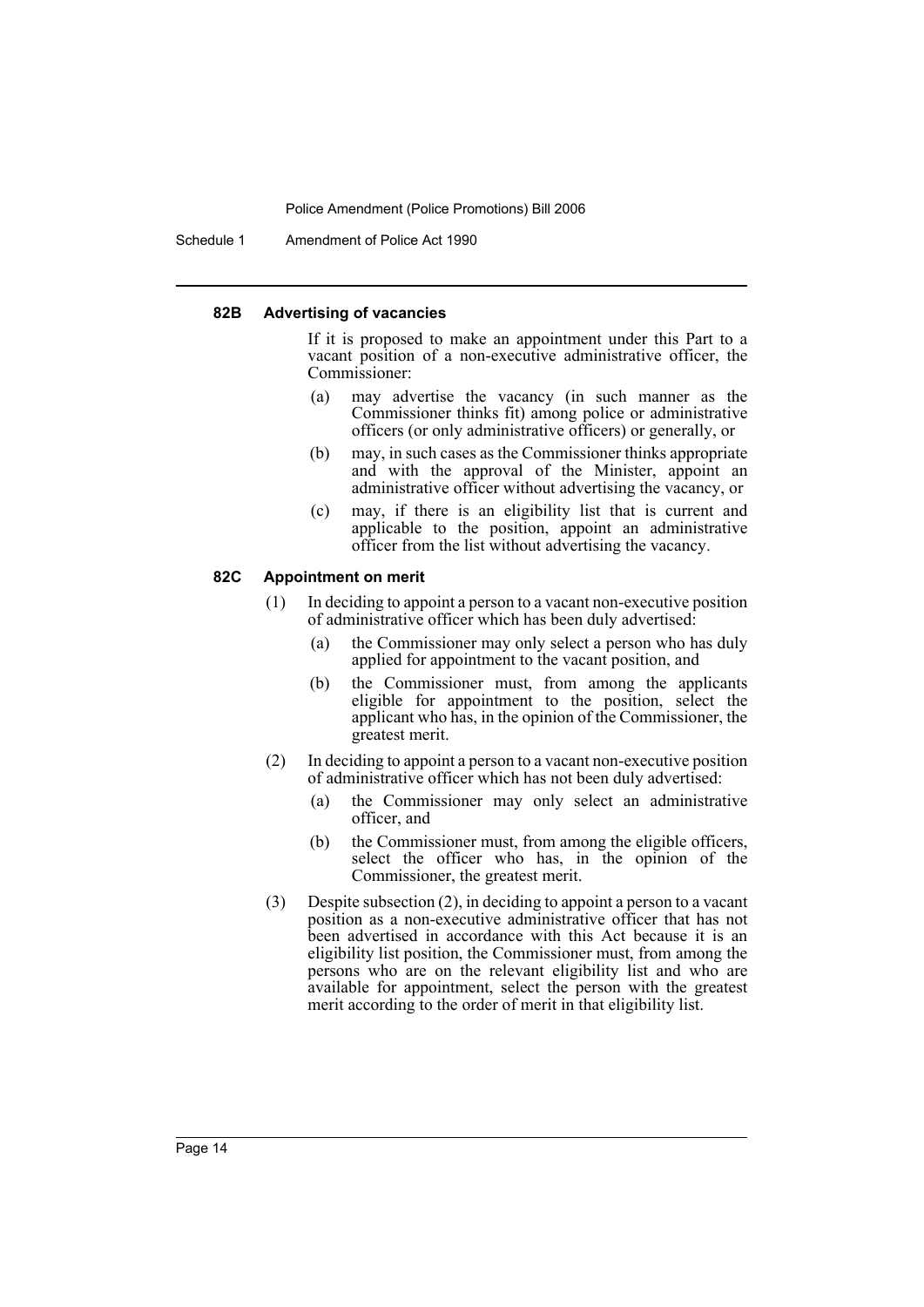Amendment of Police Act 1990 **Schedule 1** and the Schedule 1

- (4) The Commissioner is, for the purpose of determining the merit of the persons eligible for appointment to a vacant position of a non-executive administrative officer under this section, to have regard to:
	- (a) the nature of the duties of the position, and
	- (b) the abilities, qualifications, experience, standard of work performance and personal qualities of those persons that are relevant to the performance of those duties.
- (5) If an administrative officer has a right of appeal to GREAT against an officer the Commissioner has decided to appoint, the appointment is not to be made (except by way of temporary appointment under this Part):
	- (a) until the expiration of the time for lodging notice of such an appeal, or
	- (b) if such a notice of appeal is lodged, until the Tribunal has determined the appeal or the appeal is withdrawn.
- (6) In this section:

*eligibility list position* means a position to which a current eligibility list is applicable.

*relevant eligibility list*, in relation to a position, means an eligibility list that is current and applicable to the position.

## **82D Temporary appointments**

- (1) The Commissioner may appoint an officer temporarily to a position of a non-executive administrative officer if the position is a vacant position or the holder is suspended, sick or absent.
- (2) The Commissioner may, at any time, terminate a temporary appointment under this section.
- (3) Sections 82B and 82C do not apply to a temporary appointment under this section.

#### **82E Transfer of non-executive administrative officers**

(1) If the Commissioner considers it to be in the interests of NSW Police to do so, the Commissioner may transfer a non-executive administrative officer from one non-executive administrative officer position to another non-executive administrative officer position or non-executive police officer position.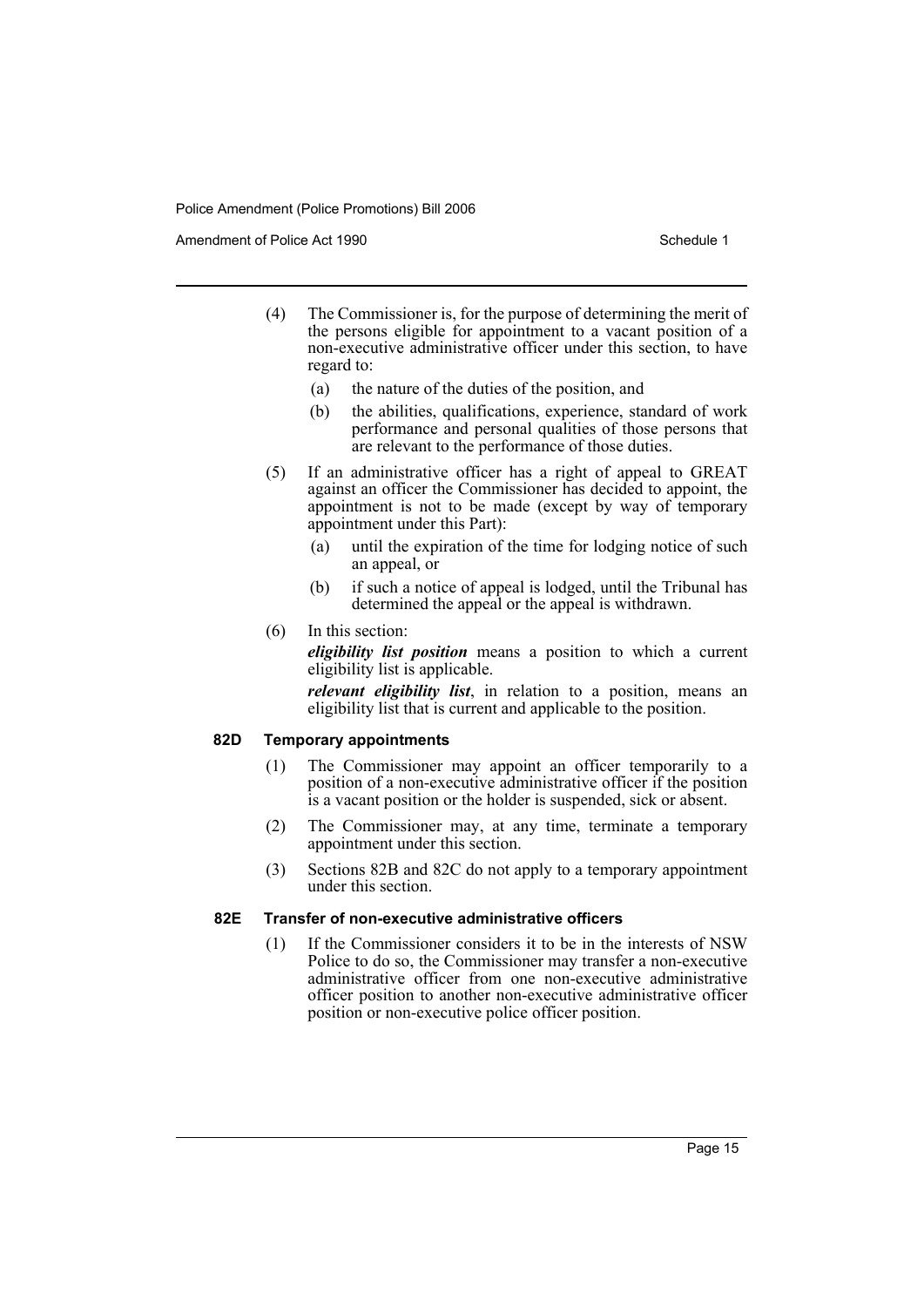- (2) Such a transfer may be made if:
	- (a) the position to which the officer is transferred entitles its holder to the same level of remuneration as the officer's former remuneration, or
	- (b) the position to which the officer is transferred entitles its holder to a lower level of remuneration than the officer's former remuneration and the officer consents to the transfer at the lowest level of remuneration.
- (3) A transfer under this section may be made only if the officer possesses the qualifications determined by the Commissioner for the other position.
- (4) Sections 82B and 82C do not apply to a transfer under this section.

#### **82F Eligibility lists**

- (1) When a vacant position of a non-executive administrative officer to which this section applies is advertised in accordance with this Act, the Commissioner may, in connection with a determination of the merit of the persons eligible for appointment to the position, create an eligibility list for the position.
- (2) An eligibility list for a position is a list of eligible applicants (namely the persons who duly applied for appointment to the position and are eligible for appointment) arranged in order of merit as determined by the Commissioner.
- (3) An eligibility list for a position remains current:
	- (a) in the case of a list prepared for a base grade or entry level position of a non-executive administrative officer—for 12 months after the list was created, or
	- (b) in the case of a list prepared in relation to any other position—for 6 months after the list was created.
- (4) An eligibility list need not comprise all the eligible applicants so long as the applicants on the list are those of greatest merit. An eligibility list may even comprise only one eligible applicant so long as that applicant is the applicant of greatest merit.
- (5) An eligibility list is applicable not only to the position in relation to which it was created but also to any other position that the Commissioner determines it should be applicable to on the basis that the position is substantially the same as the position in relation to which the list was created.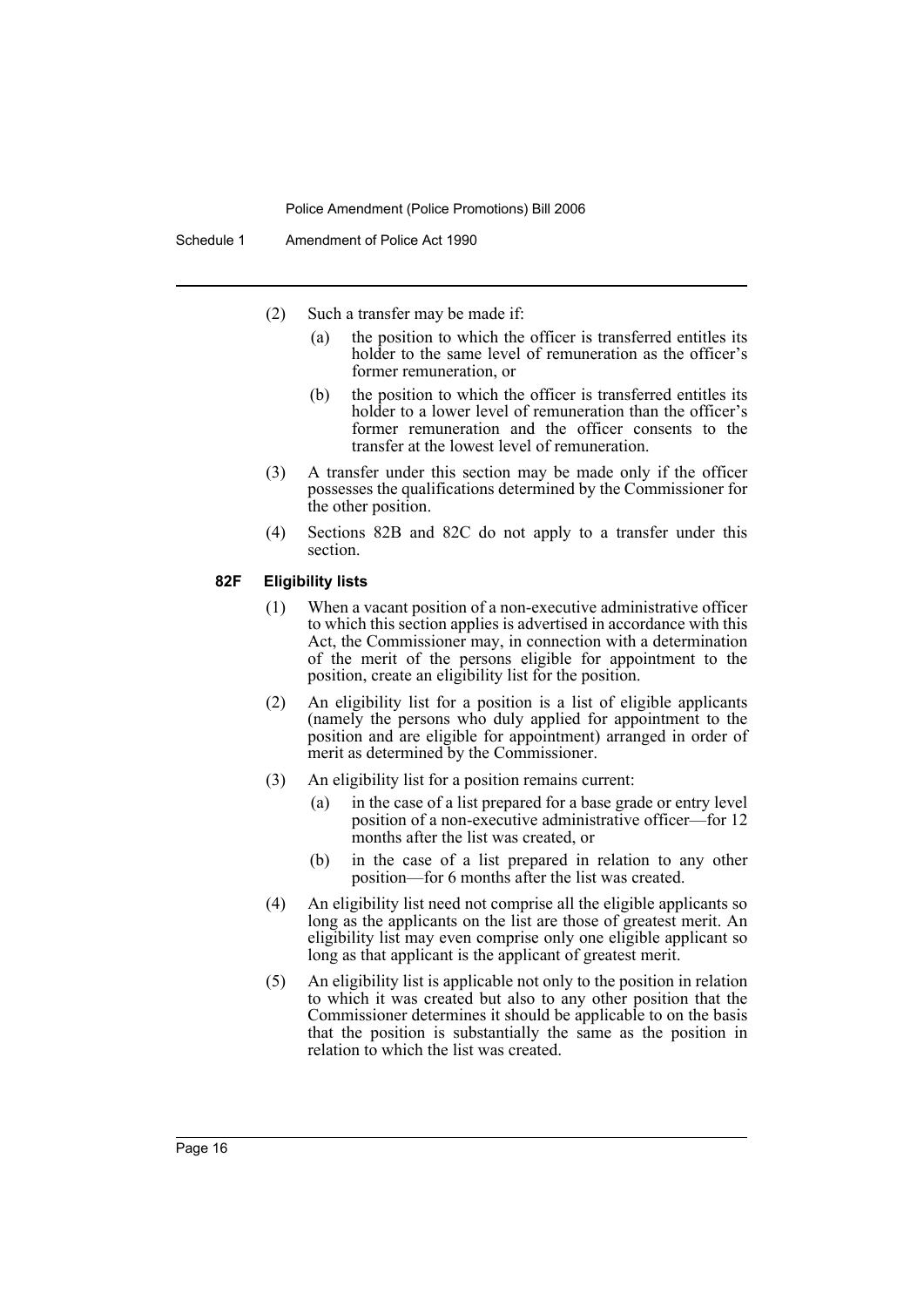Amendment of Police Act 1990 **Schedule 1** and the Schedule 1

(6) In this section:

*base grade or entry level position* means a position of administrative officer to which no administrative officer, employed in the same classification of work as that to which the position relates, could be promoted.

#### **82G Integrity matters**

- (1) It is the duty of the Commissioner before appointing a person to a vacant position of a non-executive administrative officer, to make inquiries (from any person or body the Commissioner thinks appropriate), as to the person's integrity.
- (2) It is the duty of the Commissioner, to have regard to any information that comes to the Commissioner's attention (whether as a result of inquiries under subsection (1) or otherwise) as to the integrity of a person referred to in that subsection.
- (3) The Police Integrity Commission is authorised (but not required) to furnish a report to the Commissioner on any person the subject of an inquiry under this section.

#### **82H Vacation of non-executive administrative officer positions**

- (1) A non-executive administrative officer's position becomes vacant if the officer:
	- (a) dies, or
	- (b) is removed from office, or retires or is retired from office, under this or any other Act, or
	- (c) resigns his or her position in writing addressed to the Commissioner.
- (2) The retirement or resignation of a non-executive administrative officer does not take effect until:
	- (a) the Commissioner accepts the retirement or resignation, or
	- (b) the officer has given the Commissioner at least 4 weeks' notice in writing of the day on which the officer intends to retire or resign and the officer is not under suspension from office on that day.

## **82I Approval to engage in other paid employment**

A non-executive administrative officer must not engage in any paid employment outside the duties of his or her position without the approval of the Commissioner.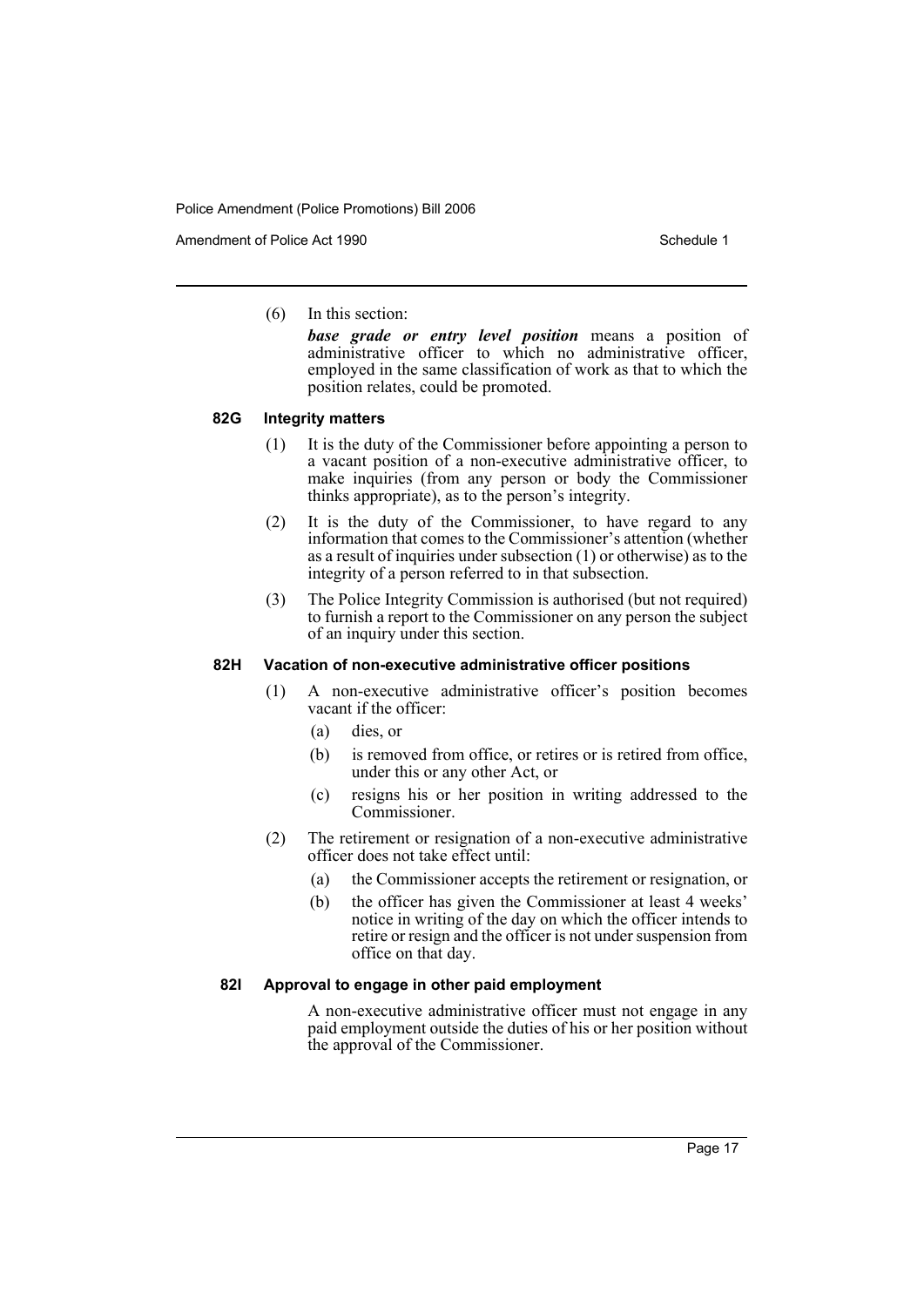Schedule 1 Amendment of Police Act 1990

#### **82J Eligibility of non-executive administrative officers for appointment to Public Service**

- (1) A non-executive administrative officer may apply for a position in the Public Service as if the officer were an officer of the Public **Service**
- (2) A non-executive administrative officer who applies for such a position, or is appointed as an officer of the Public Service, is to be taken (for the purposes of the *Public Sector Employment and Management Act 2002*, the *Government and Related Employees Appeal Tribunal Act 1980* and the *Industrial Relations Act 1996* and for any other purposes) to be an officer of the Public Service in relation to the application or appointment.

## **Division 3 Promotion appeals by non-executive administrative officers to GREAT**

#### **83 Appeal to GREAT against promotions of administrative officers**

The provisions of the *Government and Related Employees Appeal Tribunal Act 1980* relating to promotion appeals apply to non-executive administrative officers as if those officers were employees, and the Commissioner were their employer, within the meaning of that Act.

## **Part 6B Industrial matters relating to non-executive officers**

## **84 Application of Part**

- (1) This Part applies to all members of NSW Police (other than the Commissioner, members of NSW Police Senior Executive Service and temporary employees).
- (2) In this Part:

*non-executive officer* means a member of NSW Police to whom this Part applies.

#### **85 Commissioner to be employer for industrial matters**

The Commissioner is to be the employer of non-executive officers for the purposes of any proceedings relating to non-executive officers held before a competent tribunal having jurisdiction to deal with industrial matters.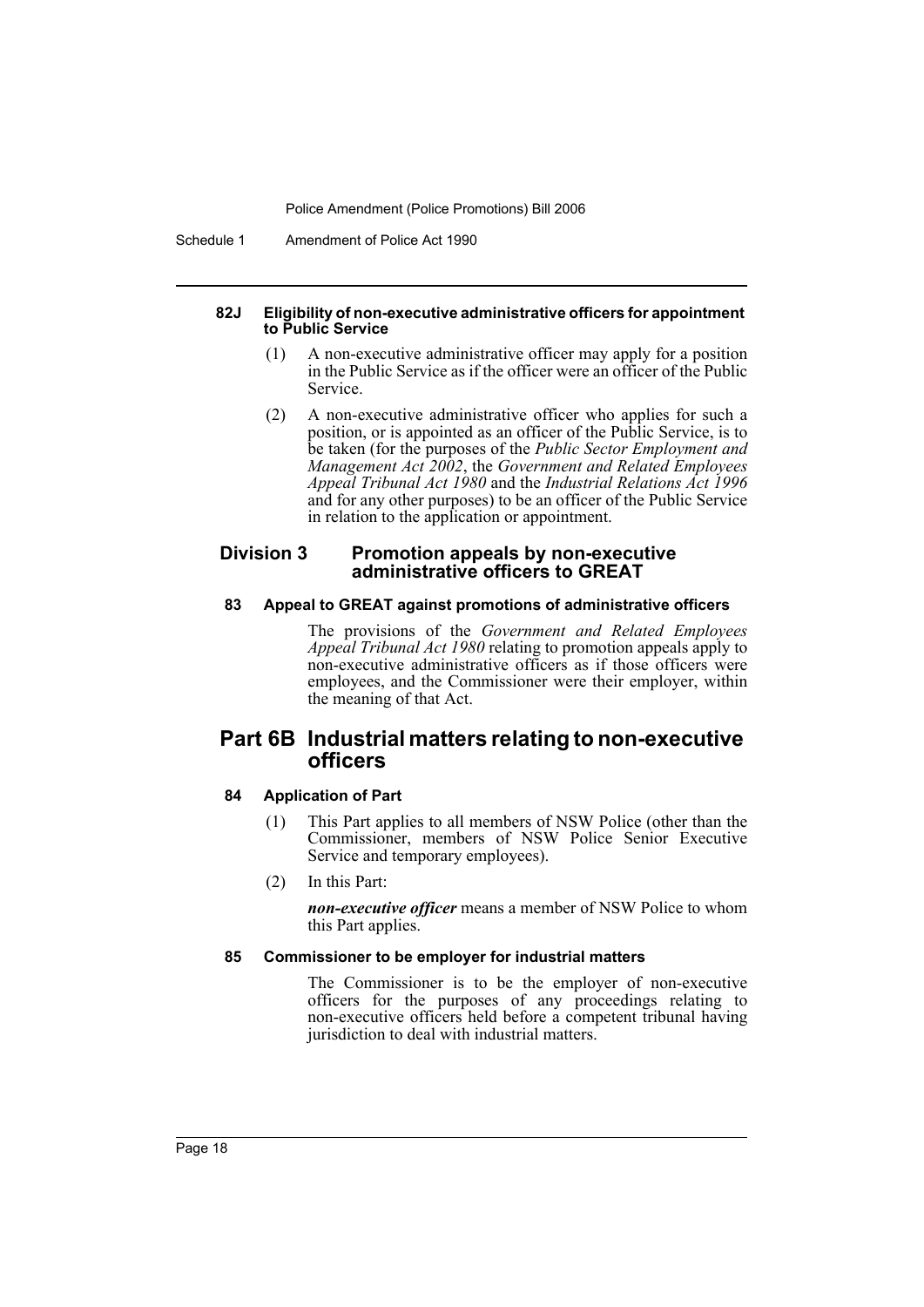Amendment of Police Act 1990 **Schedule 1** and the Schedule 1

#### **86 Commissioner may determine salary, wages etc**

- (1) The salary, wages or other remuneration of a non-executive officer is, except in so far as provision is otherwise made by law, such as may be determined from time to time by the Commissioner.
- (2) A non-executive officer may sue for and recover the amount of the remuneration of the officer that is determined under this section.

#### **87 Commissioner may enter into agreements**

- (1) The Commissioner may enter into an agreement with any association or organisation representing a group or class of non-executive officers with respect to industrial matters.
- (2) The Commissioner is not authorised to enter into such an agreement with respect to a matter if the Industrial Relations Commission does not have jurisdiction to make an award or order with respect to that matter because of section 405 of the *Industrial Relations Act 1996*.
- (3) An agreement under this section binds all non-executive officers in the class or group affected by the agreement, and no such officer (whether a member of the association or organisation with which the agreement was entered into or not) has any right of appeal against the terms of the agreement.

#### **88 Industrial arbitration or legal proceedings excluded in relation to appointments**

- (1) The appointment of or failure to appoint a person to a vacant non-executive position, or any matter, question or dispute relating to such an appointment or failure, is not an industrial matter for the purposes of the *Industrial Relations Act 1996*.
- (2) Subsection (1) applies whether or not any person has been appointed to a vacant non-executive position.
- (3) No proceedings for an order in the nature of prohibition, certiorari or mandamus, or for a declaration or injunction or for any other relief, lie in respect of the appointment of or failure to appoint a person to a vacant non-executive position, the entitlement or non-entitlement of a person to be so appointed or the validity or invalidity of any such appointment.
- (4) Subsection (3) does not affect the operation of the *Government and Related Employees Appeal Tribunal Act 1980*.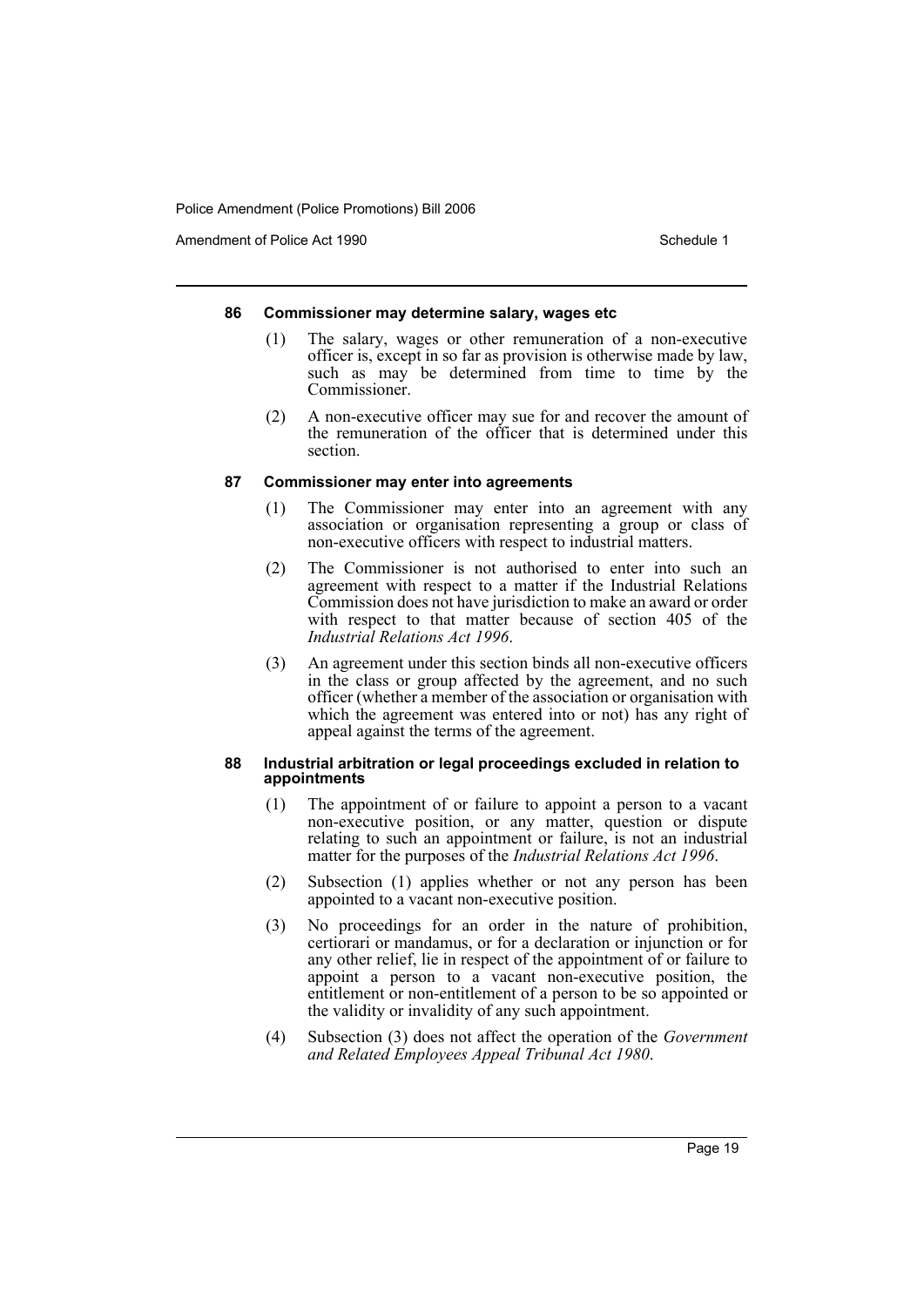Schedule 1 Amendment of Police Act 1990

- (5) The failure of a non-executive commissioned police officer to be appointed for a further term of office as provided by section 75 is for the purposes of this section taken to be a failure to appoint a person to a vacant non-executive position.
- (6) In this section:

*non-executive position* means the position of a member of NSW Police to whom this Part applies.

*vacant position*, in relation to the position of a police officer or an administrative officer, has the same meaning as it has in Parts 6 and 6A, respectively.

#### **[6] Section 91A Appointment of long-term temporary employees to permanent positions**

Omit the definition of *non-executive administrative position* from section 91A (1).

Insert instead:

*non-executive administrative position* means a position of a non-executive administrative officer (as defined in Part 6A).

## **[7] Section 183A Revocation of promotional appointment by Commissioner**

Insert "(including obtaining a place on any relevant promotion list)" after "promotion" where secondly occurring.

## **[8] Section 219 Regulations**

Insert after section 219 (2) (k):

(l) a review of the promotion list system for the appointment of non-executive police officers established by amendments made by the *Police Amendment (Police Promotions) Act 2006*.

## **[9] Schedule 4 Savings, transitional and other provisions**

Insert at the end of clause 2 (1):

*Police Amendment (Police Promotions) Act 2006*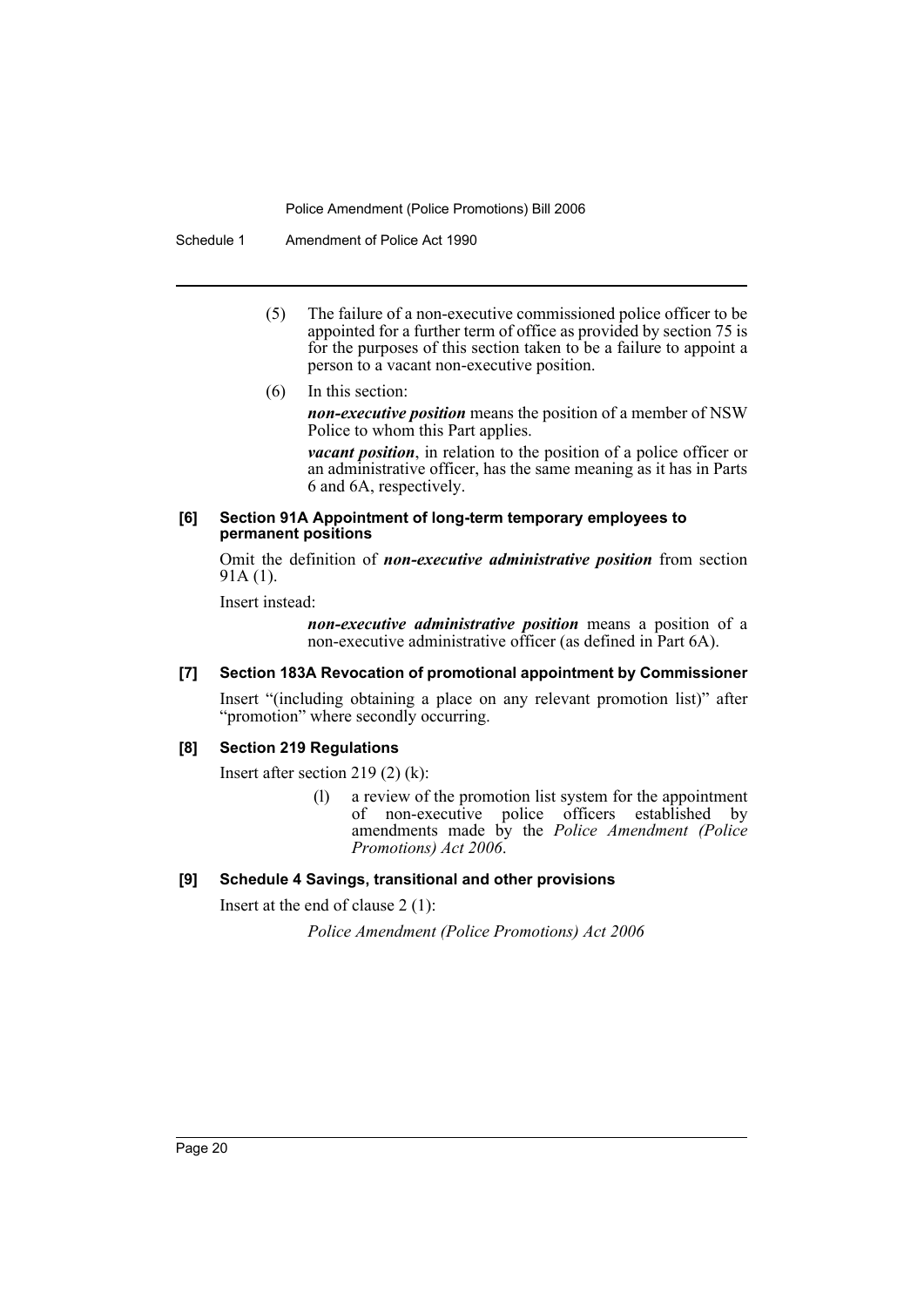Amendment of Police Act 1990 **Schedule 1** and the Schedule 1

## **[10] Schedule 4**

Insert at the end of the Schedule with appropriate Part and clause numbers:

## **Part Provisions consequent on enactment of Police Amendment (Police Promotions) Act 2006**

#### **Definitions**

In this Part:

*amending Act* means the *Police Amendment (Police Promotions) Act 2006*.

*pre-2006 promotion laws* means this Act, and the *Police Regulation 2000*, as in force before their amendment by the amending Act.

*promotion list* has the same meaning as it has in Part 6 of this Act.

#### **Application of pre-2006 appointment and promotion provisions**

- (1) The pre-2006 promotion laws continue to apply to or in respect of the appointment of officers by way of promotion to positions of the rank or grade within a rank of sergeant, senior sergeant, inspector and superintendent (other than positions of executive officers within the meaning of Part 5 of this Act).
- (2) The pre-2006 promotion laws cease to so apply to or in respect of appointments to positions of a particular rank or grade within a rank when a promotion list is first established for that rank or grade under this Act (as amended by the amending Act).
- (3) Despite subclause (2), an appeal may be made and dealt with in accordance with the pre-2006 promotion laws, in respect of an appointment made under those laws, after they cease to apply.
- (4) The application of this Act, as amended by the amending Act, to a rank or grade within a rank for which a promotion list has been established does not affect the continuing application of the pre-2006 promotion laws to a rank or grade within a rank for which a promotion list has not been established.
- (5) This clause has effect subject to the regulations.

#### **Preparation of first promotion lists**

(1) Police officers may undertake qualification and assessment procedures for placement on the first promotion lists for particular ranks or grades within ranks.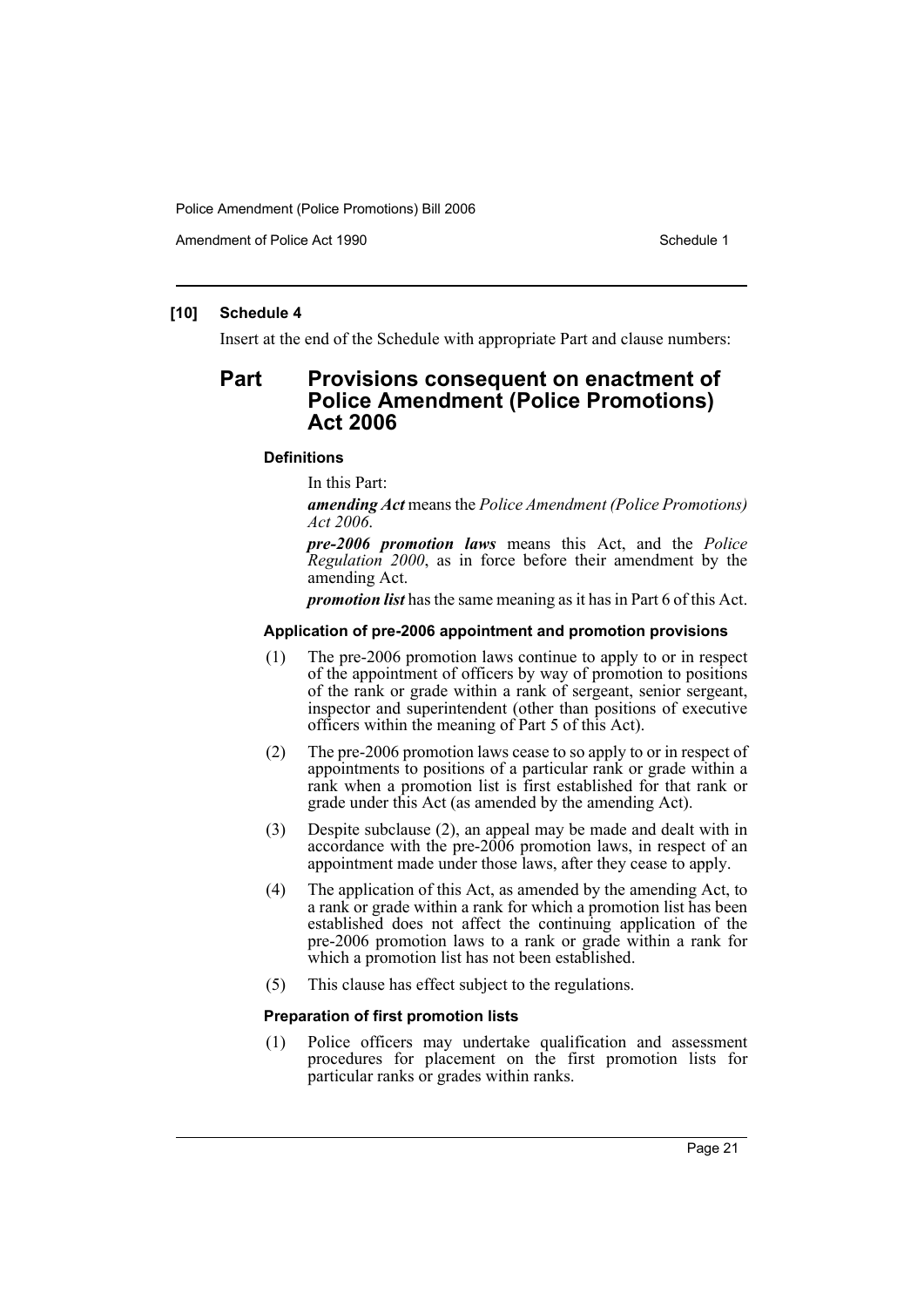Schedule 1 Amendment of Police Act 1990

- (2) This Act, and the *Police Regulation 2000*, as amended by the amending Act, apply to the extent necessary to enable the establishment of the first promotion lists and qualification for placement on those lists.
- (3) To avoid doubt, a person who is undertaking qualification for placement on a first promotion list for a rank may, before that list is established, continue to apply for positions of that rank in accordance with the pre-2006 promotion laws.
- (4) This clause has effect subject to the regulations.

## **Eligibility lists**

An eligibility list in force under section 67A immediately before its repeal by the amending Act in respect of a position of an administrative officer continues in force and is taken to have been made under section 82F, as inserted by the amending Act.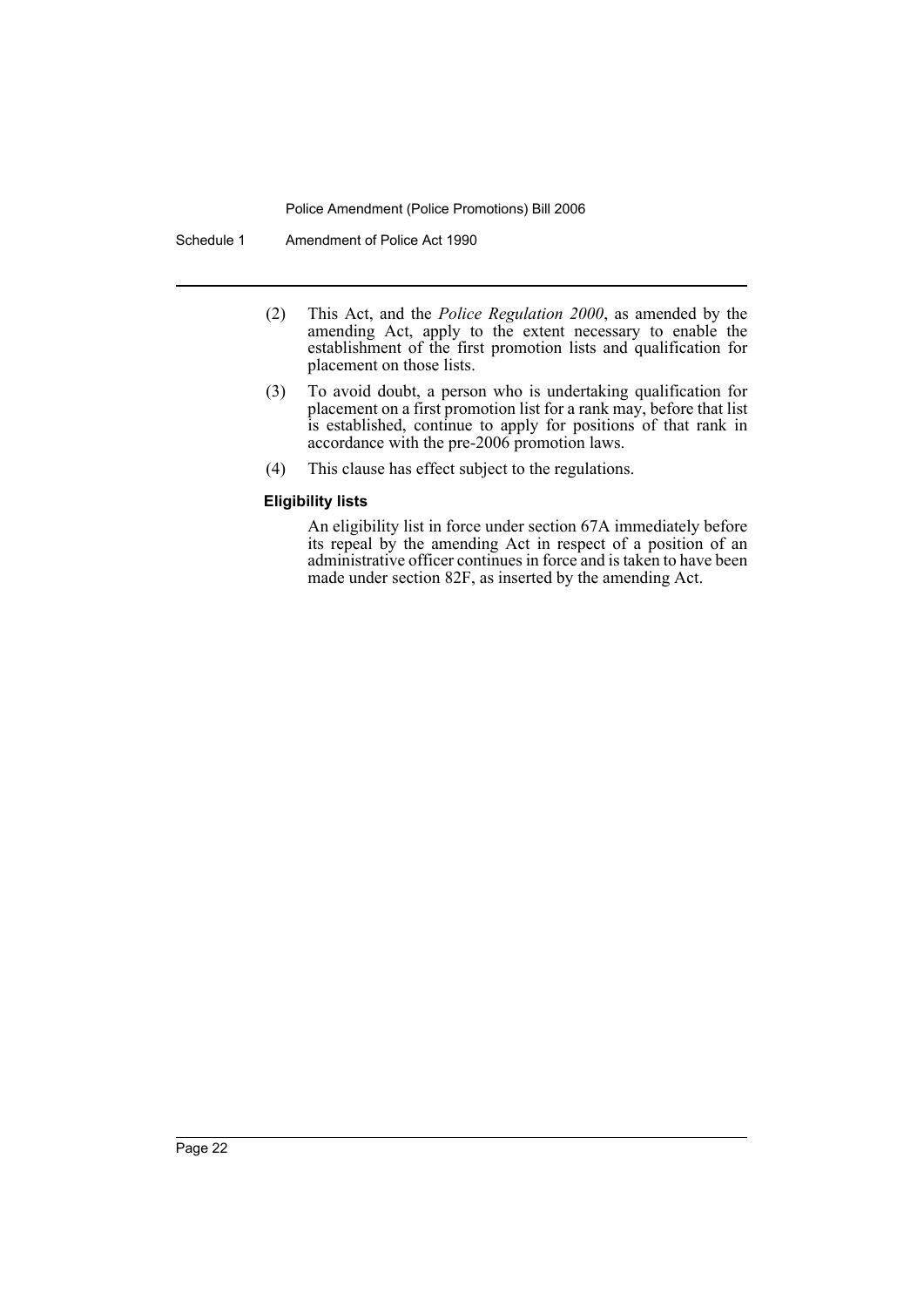Amendment of Police Regulation 2000 Schedule 2

# **Schedule 2 Amendment of Police Regulation 2000**

(Section 4)

**[1] The whole Regulation**

Omit "section 73" wherever occurring. Insert instead "section 80".

**[2] Clause 6A Eligibility lists**

Omit the clause.

**[3] Clause 16 Promotion of constables**

Omit clause 16 (2).

## **[4] Part 2, Divisions 2A–2D**

Omit Divisions 2A–2C of Part 2. Insert instead:

## **Division 2A Appointment of sergeants**

#### **18A Application of Division**

This Division applies to appointments by way of promotion under Part 6 of the Act.

#### **18B Requirements for appointment as sergeant**

A person is not eligible to be appointed to a position of the rank of sergeant (other than the grade of senior sergeant) unless the person:

- (a) is, or has previously been, permanently appointed to the rank of sergeant or above, or
- (b) is on the sergeants promotion list that is in force when the appointment is made.

## **18C Requirements for appointment as senior sergeant**

A person is not eligible to be appointed to the rank and grade of senior sergeant unless the person:

- (a) is, or has previously been, permanently appointed to the grade of senior sergeant or a rank higher than sergeant, or
- (b) is eligible for placement on the senior sergeants promotion list that is in force when the appointment is made.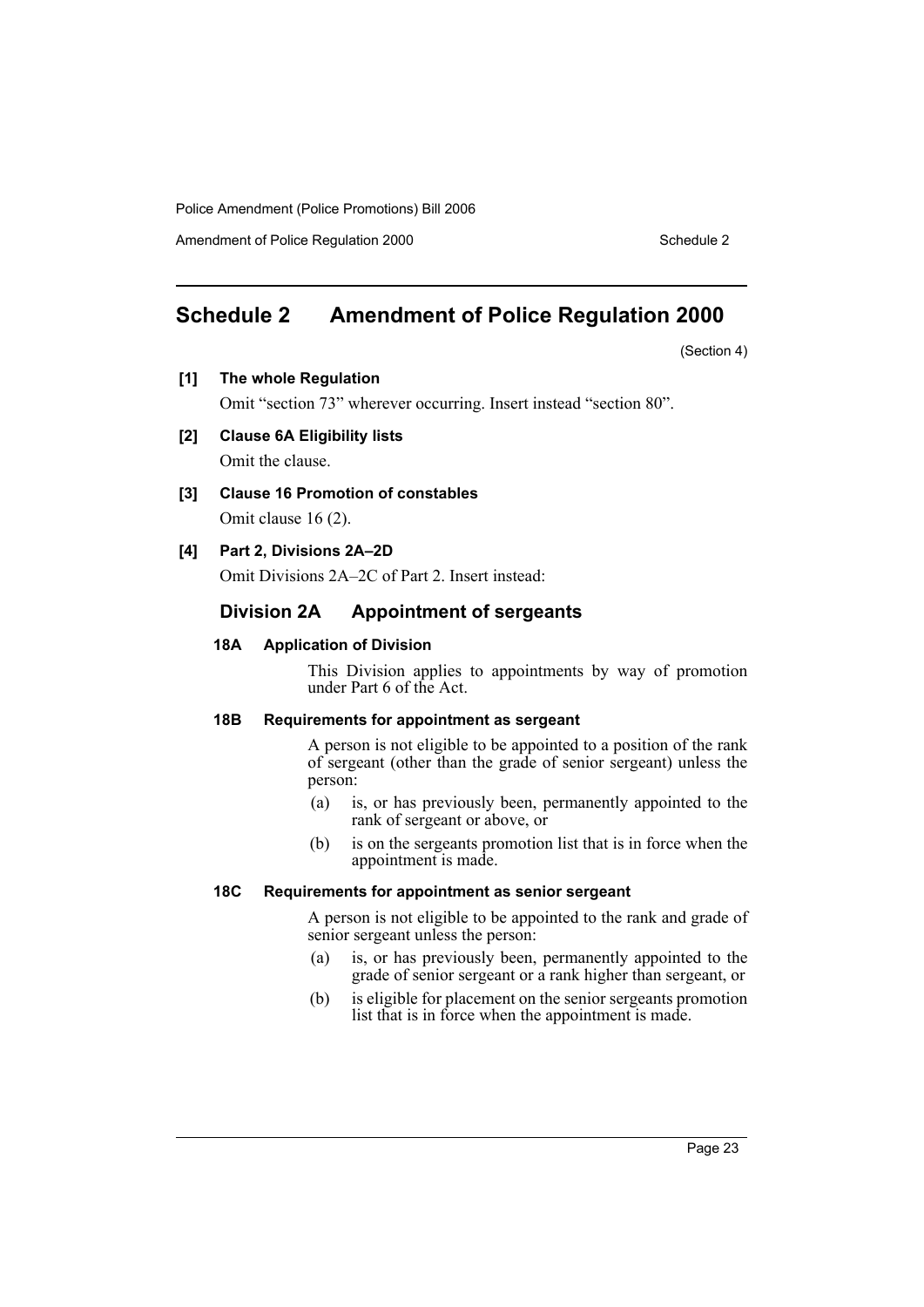Schedule 2 Amendment of Police Regulation 2000

## **Division 2B Appointment of inspectors**

#### **18D Application of Division**

This Division applies to appointments by way of promotion under Part 6 of the Act.

#### **18E Requirements for appointment as inspector**

A person is not eligible to be appointed to a position of the rank of inspector unless the person:

- (a) is, or has previously been, permanently appointed to the rank of inspector or above, or
- (b) is on the inspectors promotion list that is in force when the appointment is made.

## **Division 2C Appointment of superintendents**

#### **18F Application of Division**

This Division applies to appointments by way of promotion under Part 6 of the Act.

#### **18G Requirements for appointment as superintendent**

A person is not eligible to be appointed to a position of the rank of superintendent unless the person:

- (a) is, or has previously been, permanently appointed to the rank of superintendent or above, or
- (b) is on the superintendents promotion list that is in force when the appointment is made.

## **Division 2D Promotion lists and reviews**

#### **18H Establishment of promotion lists**

- (1) A person may be placed on the promotion list for a rank or grade within a rank of police officer if the person meets the requirements for placement set out in this clause.
- (2) A person is eligible to be placed on a promotion list (other than the senior sergeants promotion list) if:
	- (a) the person has completed the required time at rank before applying to complete the pre-qualifying assessment for that rank or grade within a rank, and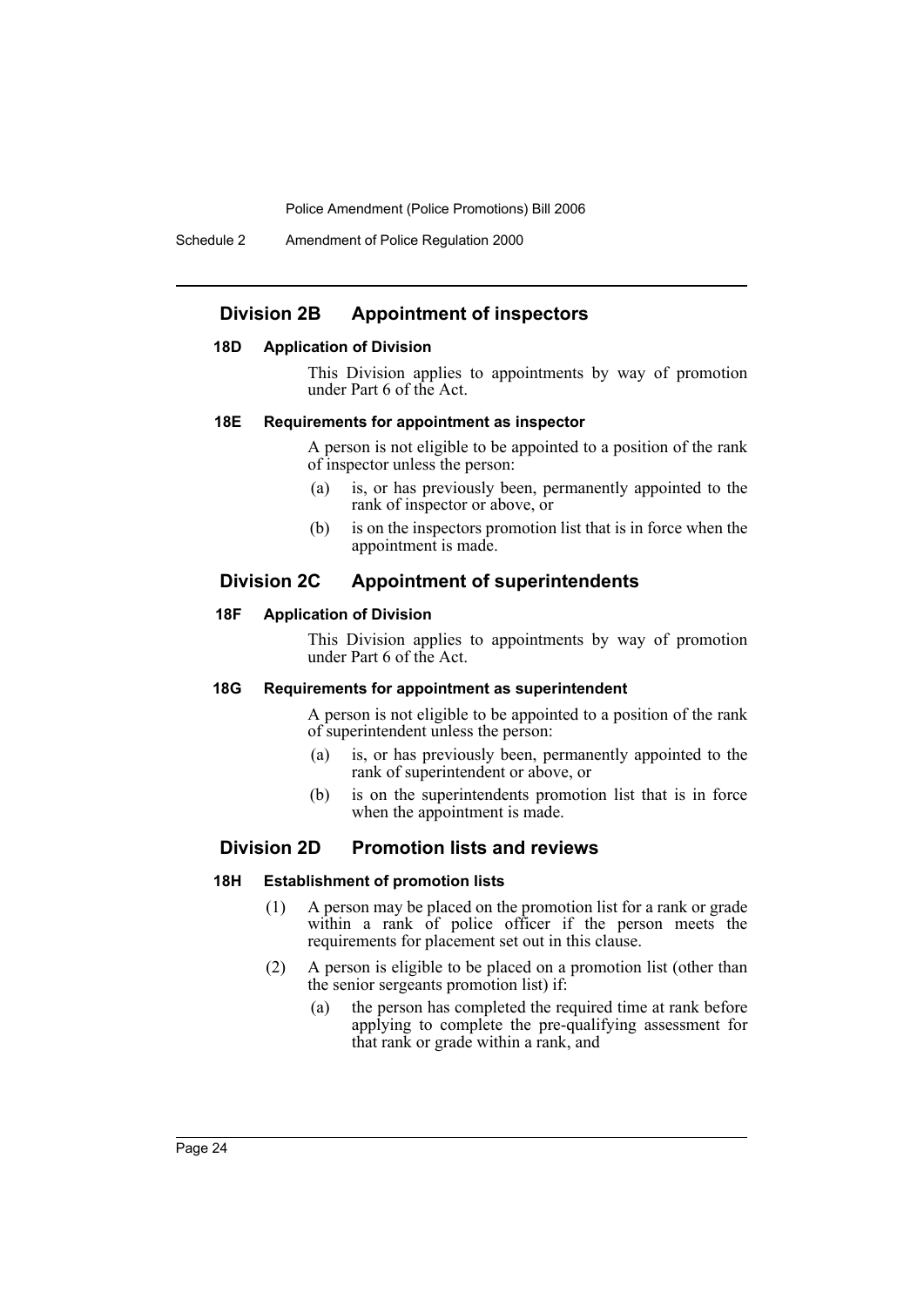Amendment of Police Regulation 2000

- (b) the person has, within the last 3 years, obtained a mark in the pre-qualifying assessment for that rank or grade within a rank and has, on the basis of the person's mark in that assessment, been determined by the Commissioner to meet the quota requirements for selecting persons to proceed to undertake the promotion examination and management performance review for that rank or grade within a rank, and
- (c) the person has, within the last 3 years, completed the promotion examination, and the management performance review, for that rank or grade within a rank, and
- (d) the person has, on the basis of the person's performance in the pre-qualifying assessment and that examination and review, been determined by the Commissioner to meet the quota requirements for selecting persons to proceed to undertake the eligibility program for that rank or grade within a rank, and
- (e) the person has, within the last 3 years, successfully completed the eligibility program and obtained an eligibility mark, as determined by the Commissioner, for that rank or grade within a rank.
- (3) The *required time at rank* for the purposes of subclause (2) is:
	- (a) in the case of a person applying for placement on the sergeants promotion list—a period of, or periods totalling, not less than 2 years at the rank of senior constable, and
	- (b) in the case of a person applying for placement on the inspectors promotion list—a period of, or periods totalling, not less than 2 years of appointment (including temporary appointment under Part  $\hat{6}$  of the Act or an appointment to act in an executive position under the Act) at the rank of sergeant or a higher rank, and
	- (c) in the case of a person applying for placement on the superintendents promotion list— a period of, or periods totalling, not less than 2 years of appointment (including temporary appointment under Part 6 of the Act or an appointment to act in an executive position under the Act) at the rank of inspector or a higher rank.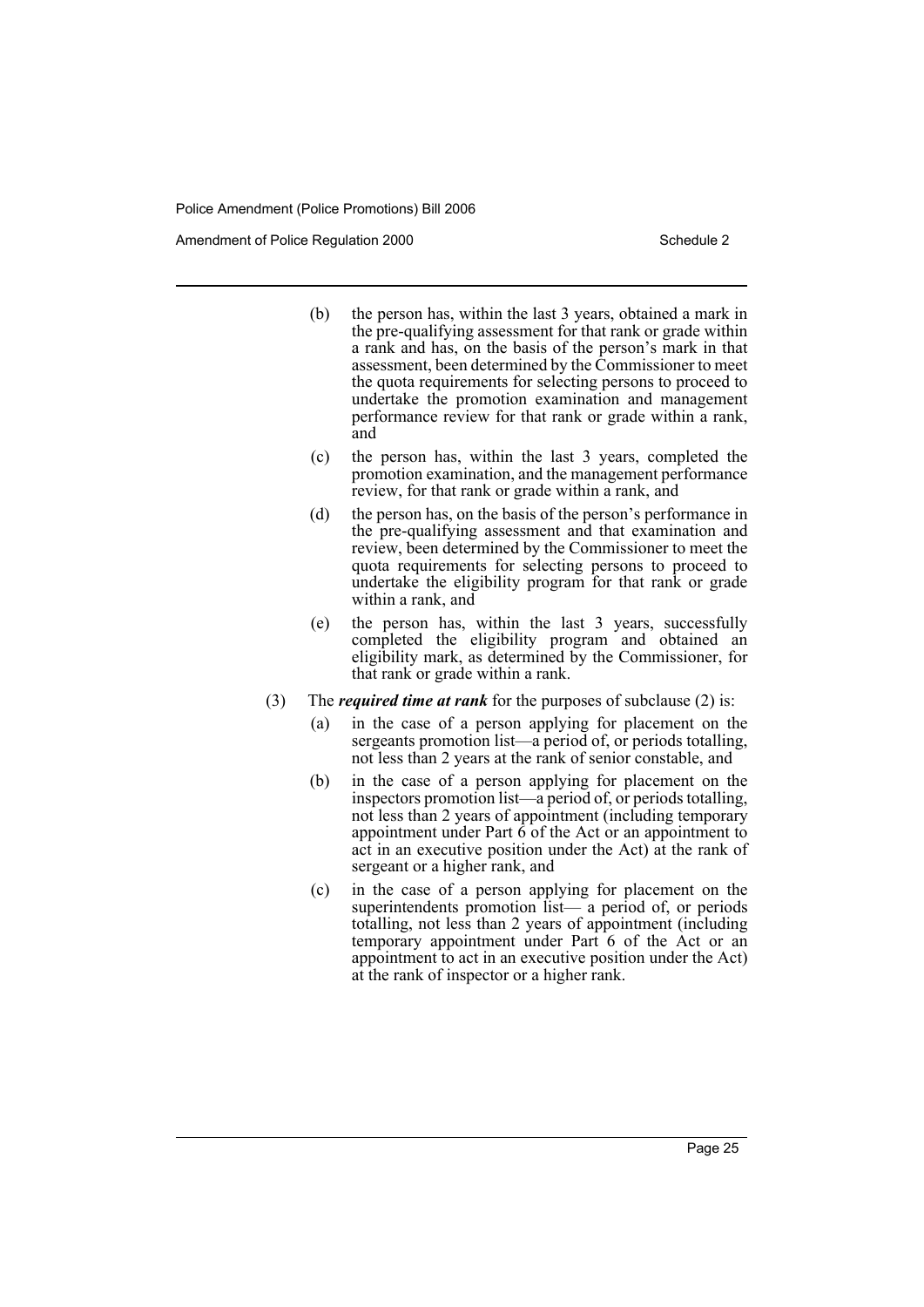- (4) A person is eligible to be placed on the senior sergeants promotion list if:
	- (a) the person is on, or has received an eligibility mark for, the sergeants promotion list and:
		- (i) the person applies for placement on the senior sergeants promotion list, and
		- (ii) the person has, on the basis of the person's performance in the eligibility program for the sergeants promotion list, been determined by the Commissioner to meet the quota requirements for placement on the senior sergeants promotion list, or
	- (b) the person is a police officer of the rank of sergeant and:
		- (i) if required to do so by the Commissioner, the person has successfully completed the senior sergeants promotion examination and has, on the basis of the person's performance in that examination, been determined by the Commissioner to meet the quota requirements to proceed to undertake the sergeants eligibility program, and
		- (ii) the person has successfully completed the sergeants eligibility program and obtained an eligibility mark, as determined by the Commissioner, and
		- (iii) the person has, on the basis of the person's performance in the eligibility program, been determined by the Commissioner to meet the quota requirements for placement on the senior sergeants promotion list.
- (5) A person who is qualified for more than one promotion list may be placed on more than one promotion list at any one time.

#### **18I Eligibility requirements**

- (1) The Commissioner may:
	- (a) determine quotas for the number of persons who may be selected to attempt eligibility requirements for placement on a promotion list in each year, and
	- (b) determine quotas for the number of persons who may be placed on the senior sergeants promotion list in each year, and
	- (c) from time to time determine the standard for successful completion of an eligibility requirement.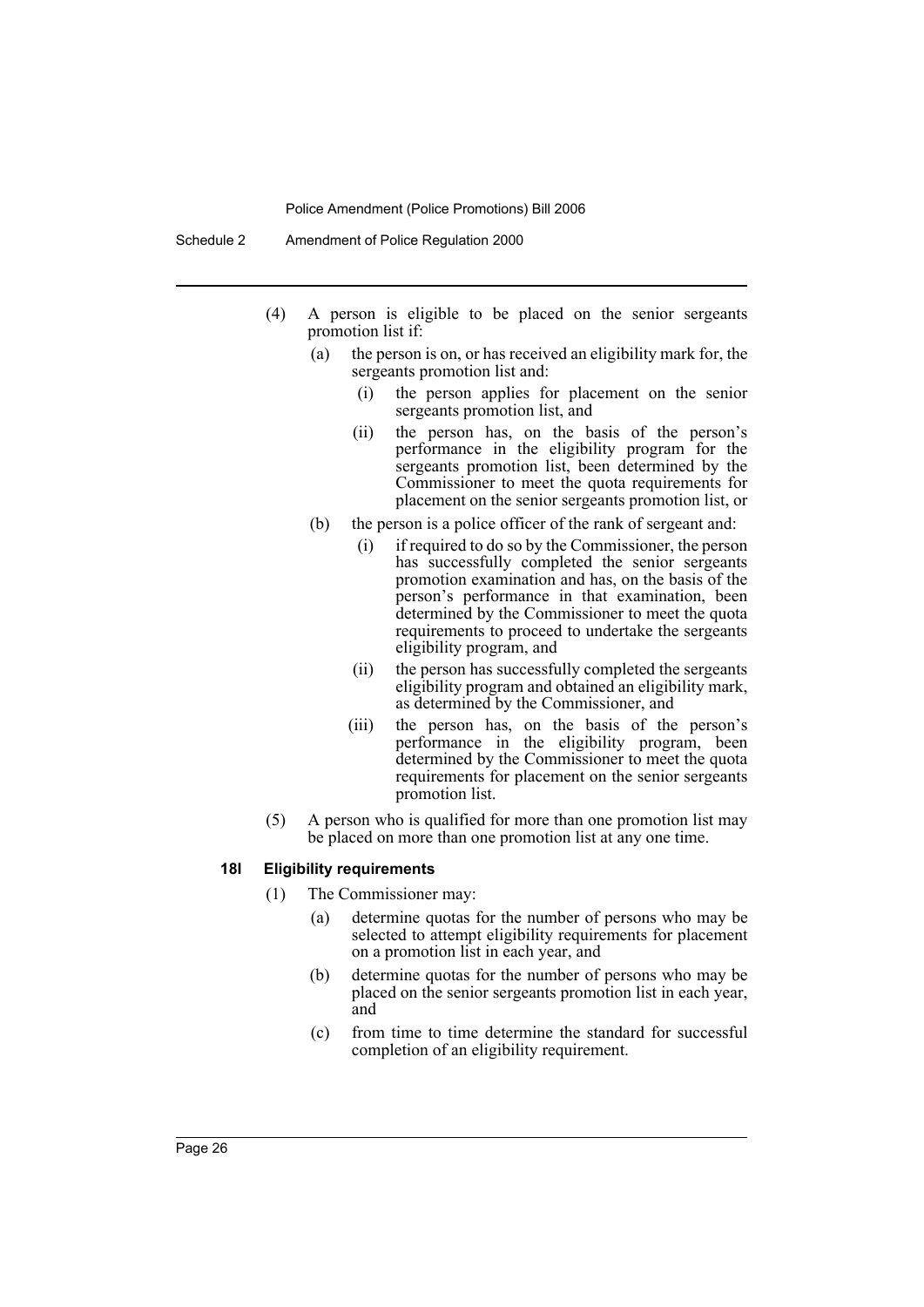Amendment of Police Regulation 2000 Schedule 2

- (2) The Commissioner may from time to time determine the period within which successive attempts to complete the same eligibility requirement may be made and may limit the number of attempts to successfully complete an eligibility requirement that a person is permitted to make.
- (3) In this Division:
	- *eligibility requirement* means any of the following:
	- (a) a pre-qualifying assessment,
	- (b) a promotion examination,
	- (c) a management performance review,
	- (d) an eligibility program.

## **18J Ranking on promotion lists**

- (1) Persons placed on a promotion list are to be ranked on that list in order according to the eligibility mark of each person.
- (2) The eligibility mark of a person on a promotion list is to be determined for the person by the Commissioner on the basis of marks determined for each eligibility requirement.
- (3) The Commissioner may determine the weighting to be given to each eligibility requirement for the purpose of calculating eligibility marks for a promotion list.

#### **18K Time for acceptance of promotion offers**

A person who is on a promotion list and who is offered an appointment to a rank or a grade within a rank to which the list applies is taken to have refused the offer if the person fails to accept the appointment within 72 hours of the offer being made, or within such longer period as the Commissioner may allow in a particular case.

#### **18L Removal or suspension from list**

- (1) A police officer who is appointed by way of promotion to a rank or grade within a rank to which a promotion list applies is to be removed from the list.
- (2) The Commissioner must notify a person in writing if the person is suspended or removed from a promotion list on integrity grounds.